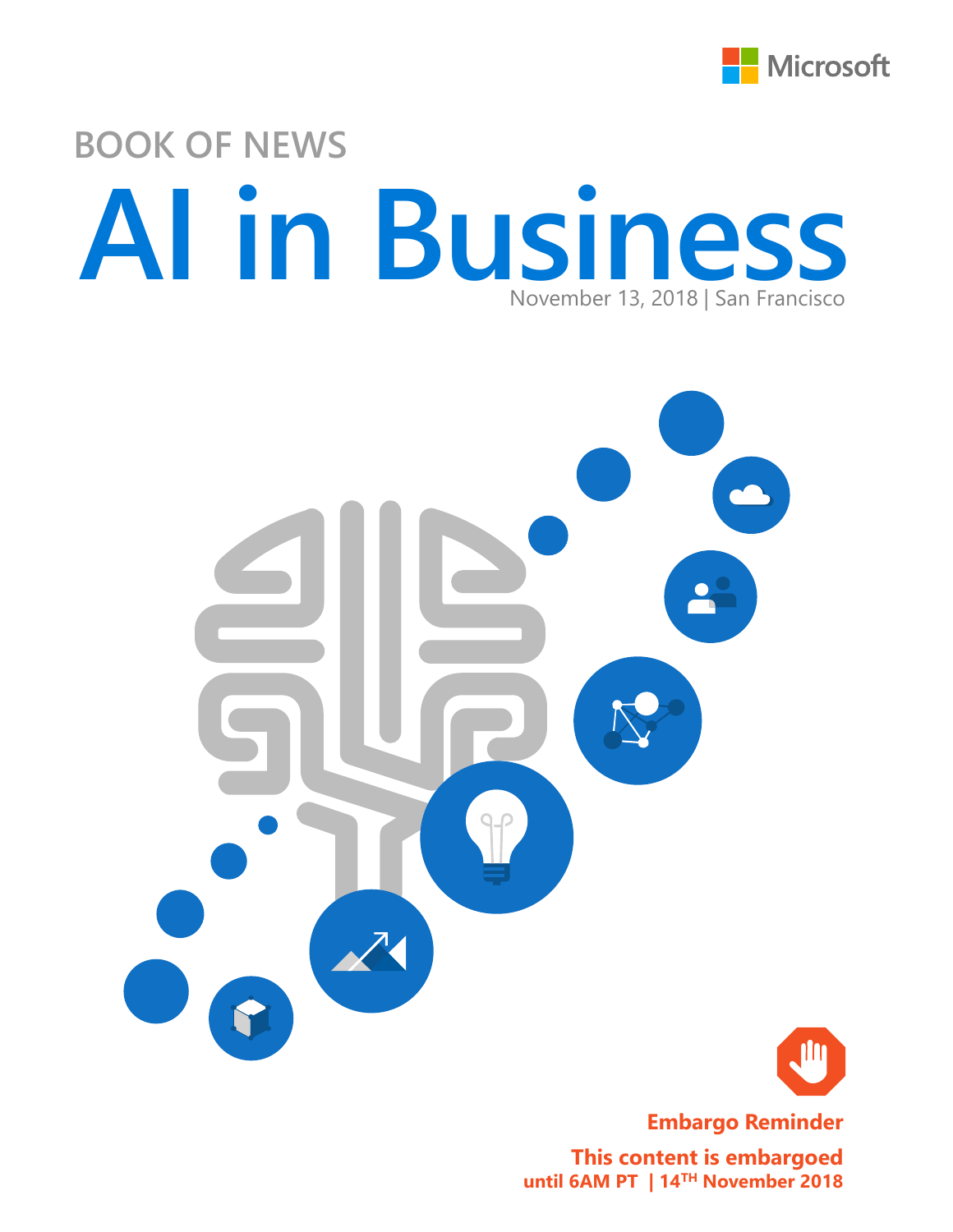# **Contents**

| <b>Foreword</b>  |                                                                                                                                                             | 4  |
|------------------|-------------------------------------------------------------------------------------------------------------------------------------------------------------|----|
| <b>Chapter 1</b> | <b>Microsoft AI by the Numbers</b>                                                                                                                          | 5  |
| <b>Chapter 2</b> | <b>Azure Cognitive Services Updates and Enhancements</b><br><b>Cognitive Services Containers</b>                                                            | 8  |
|                  | Logo Detection in Custom Vision Service<br><b>Translation Improvements</b>                                                                                  |    |
| <b>Chapter 3</b> | <b>Conversational AI</b><br>Solutions Accelerator for Virtual Assistants<br><b>Bot Guidelines</b><br><b>Azure Bot Service</b><br>Microsoft to Acquire XOXCO | 10 |
| <b>Chapter 4</b> | <b>Other Announcements</b><br>Power BI AI Integration<br>Carnegie Mellon University<br>AirSim for Unity<br>PlayFab Multiplayer Servers                      | 12 |
| <b>Chapter 5</b> | <b>Customer AI Solution Descriptions</b><br>Adobe<br>Anheuser-Busch InBev<br>Arccos Golf<br>Walmart                                                         | 14 |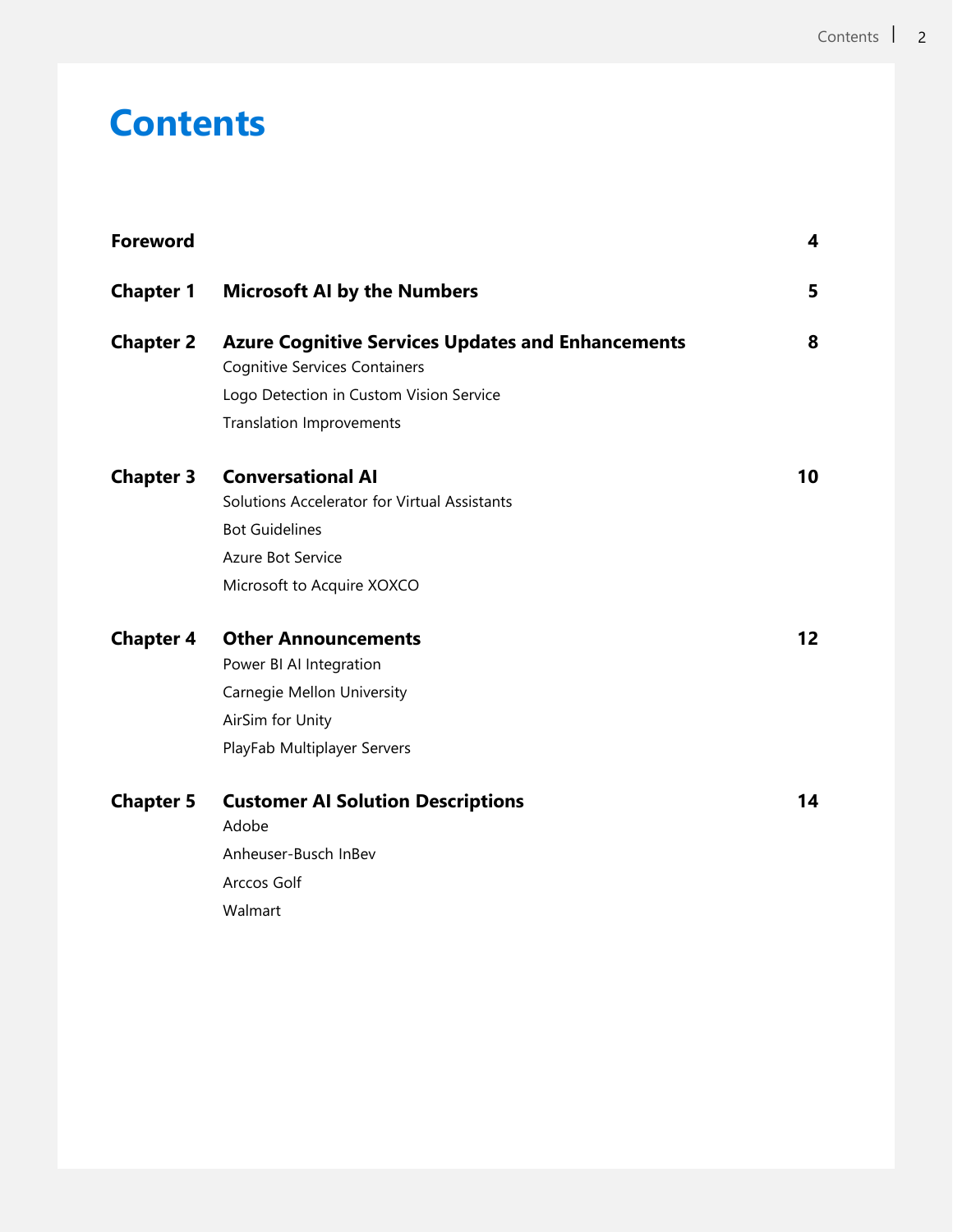### **Chapter 6 • Demo Experiences** 17

Arccos Golf Anheuser-Busch InBev eSmart Systems AI for Accessibility Dynamics 365 AI for Customer Service Conversational AI

## **Chapter 7 Spokespeople Biographies 20**

Abhishek Pani, Senior Director of AI Product and Data Science, Adobe Tassilo Festetics, Vice President, Global Solutions, Anheuser-Busch Jack Brown, SVP of Product & Software, Arccos Golf Fiona Tan, SVP of Customer Technology, Walmart Labs Eric Boyd, Corporate Vice President, AI Platform Microsoft Lili Cheng, Corporate Vice President, Conversational AI Dave Forstrom, Senior Director of Communications, AI Julia White, Corporate Vice President, Azure

### **Chapter 8 Press Resources 29**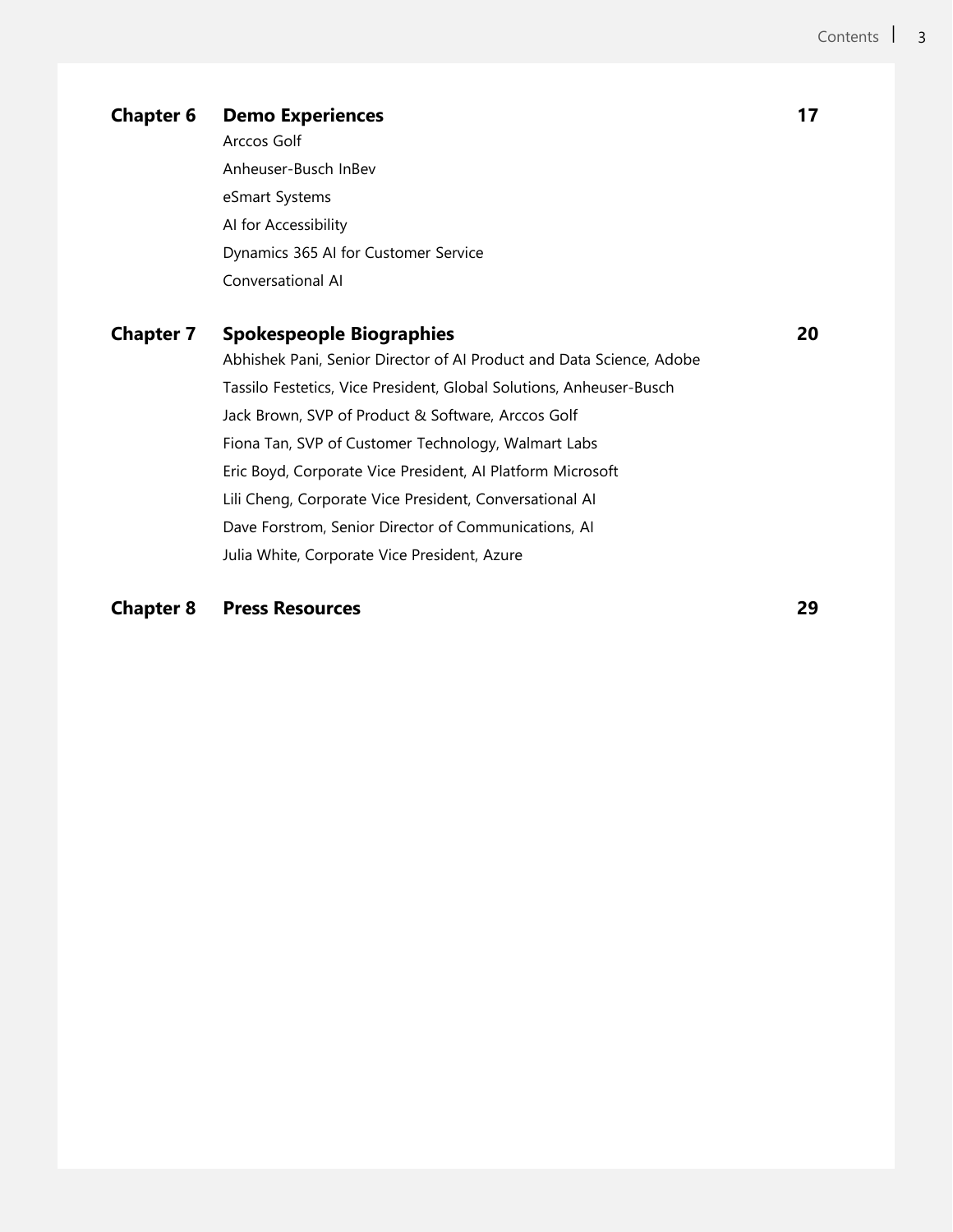## **Foreword**

Top performing companies like Adobe, Arcos, AB InBev and Walmart are already using AI to transform their business. Sentiments towards AI have shifted as companies recognize the critical role it will play in their business transformation. According to Gartner 46% of companies are planning or actively experimenting with  $Al<sup>1</sup>$ .

There is undeniable momentum building. We're at a tipping point where AI's impact is clearly recognized. AI-generated [business value will more than triple](https://www.gartner.com/newsroom/id/3872933) from \$1.2 trillion in 2018 to \$3.9 trillion by 2022, according to Gartner².

And at Microsoft, we are seeing strong momentum. Over1.2 million developers have discovered and tried Azure Cognitive Services, and over 360,000 have signed up to use Azure Bot Service. Customers can get started with conversational AI in a matter of minutes using our Virtual Assistant Solution Accelerator, creating a starting point to dive in further.

Yet the same Gartner source revealed only 4% of CIOs have already invested and deployed AI3. So, what's holding back other businesses? Many businesses are struggling to understand where to start and how to get the most value out of AI. Moving from experimentation to large-scale implementation can be daunting. And many organizations lack the technical skills, data scientists and the culture required to make such a big shift.

From developers to business teams to the CEO, companies need to understand how the cloud, AI and data combine to enable business transformation. But that doesn't mean we all need to become data scientists. With the right tools, even non-technical employees will be able to create and use AI.

For example, Microsoft is adding simple, no-code features for modern business intelligence to Power BI, enabling any employee to build AI into their strategy. Making AI less complicated can help a business stay agile, fueling faster collaboration among business analysts, data scientists, developers, and IT professionals.

That's just one part of the continuum of Microsoft offerings that help businesses of any size easily deploy AI solutions. Azure Machine Learning, for example, supports customized AI solutions, while Azure Cognitive Services can uncover useful information hiding in the most chaotic and unstructured data environments, then allow developers to add AI capabilities with a few lines of code.

We all share a responsibility to build and use AI in a trusted manner. AI, like technology innovations before it, will have lasting impact on society. Microsoft believes our industry should come together with customers, partners and public institutions to determine the standards and guidelines to build trust in AI, which is why we participate in forums like the **Partnership for AI**.

Earlier this year, Microsoft published *[The Future Computed](http://news.microsoft.com/futurecomputed/)*, a book that looks at AI and its impact on society. The *Future Computed* lays out six core principles that should guide the work around AI. Four core principles of fairness, reliability & safety, privacy & security, and inclusiveness underpinned by two foundational principles of transparency and accountability. We also created an internal advisory group, the Aether Committee, which advises the company on our approach to responsible AI, and how to put our ethical principles into practice.

In this Book News, you will find a guide to the news announcements we are making on November 14, with summaries and links for more information. You'll also learn how Adobe, Arrcos, Anheuser-Busch InBev, and Walmart are adopting AI in the enterprise. Additionally, all press materials will be available on the press [Microsite, accompanied by event photos, videos and more. Please note that the content in the link will](https://news.microsoft.com/ai-in-business-2018) be live at 6:00 a.m. PT on November 14th.

#### **- The Microsoft Team**

\_\_\_\_\_\_\_\_\_\_\_\_\_\_\_\_\_\_\_\_\_\_\_\_\_\_\_\_\_\_\_\_\_\_\_\_\_\_\_\_\_\_\_\_\_\_\_\_\_\_\_\_\_\_\_\_\_\_\_\_\_\_\_\_\_\_\_\_\_\_\_\_\_\_\_\_\_\_\_\_\_\_\_\_\_\_\_\_\_\_\_\_\_\_\_\_\_\_\_\_\_\_\_\_\_\_\_\_\_\_\_\_\_\_\_

<sup>1.</sup> Gartner, Gartner Symposium Presentation, Key Trends in AI Applications, Bern Elliot, 10/18/18.<br>Base: Respondents to the 2018 Gartner CIO Survey, excludes DK, n = 3,138<br>Question: What are your organization's plans in ter

<sup>2.</sup> Gartner Press Release, Gartner Says Global Artificial Intelligence Business Value to Reach \$1.2 Trillion in 2018, 4/25/18. <https://www.gartner.com/newsroom/id/3872933>, Table 1.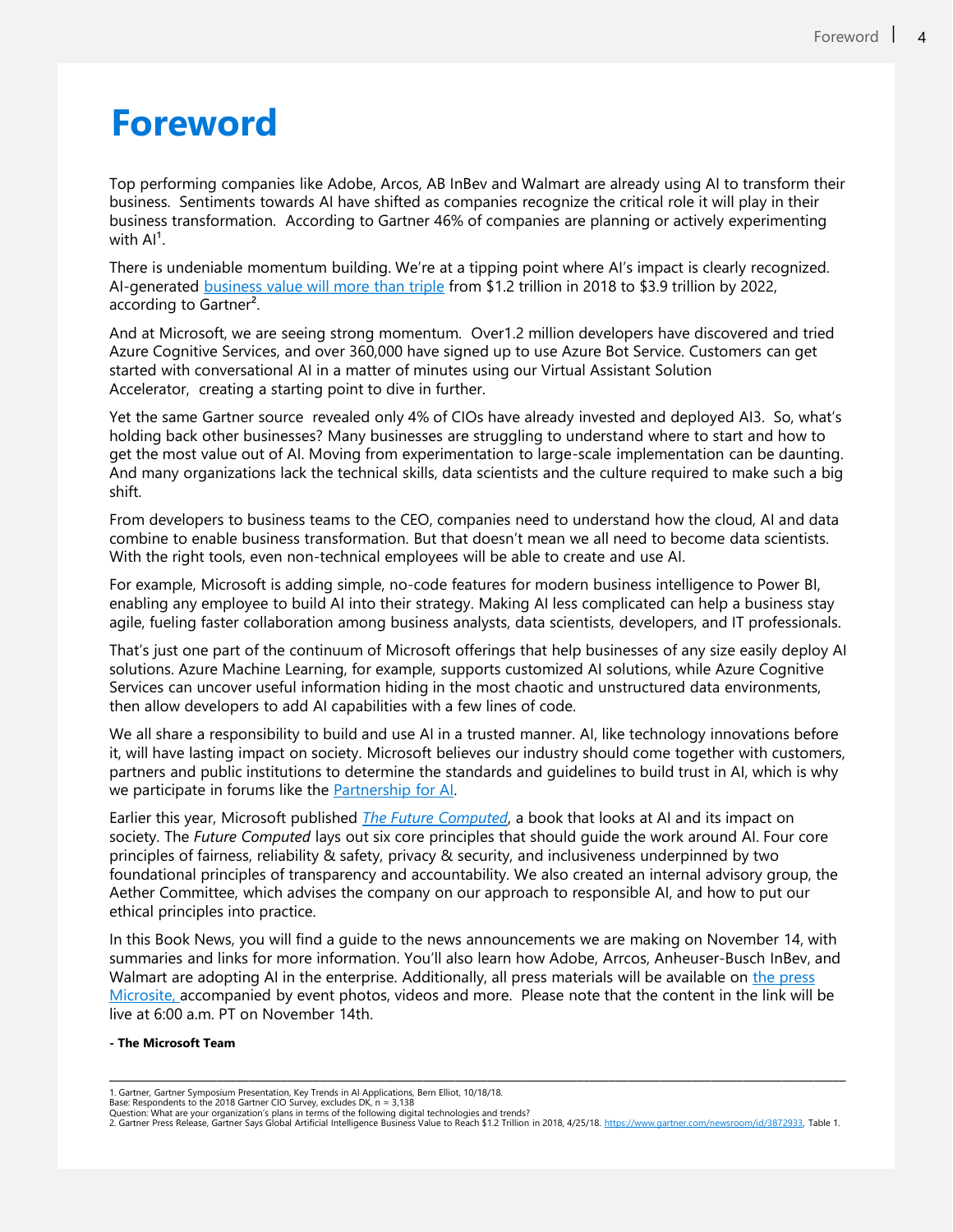

# **Microsoft AI by the Numbers CHAPTER 1**

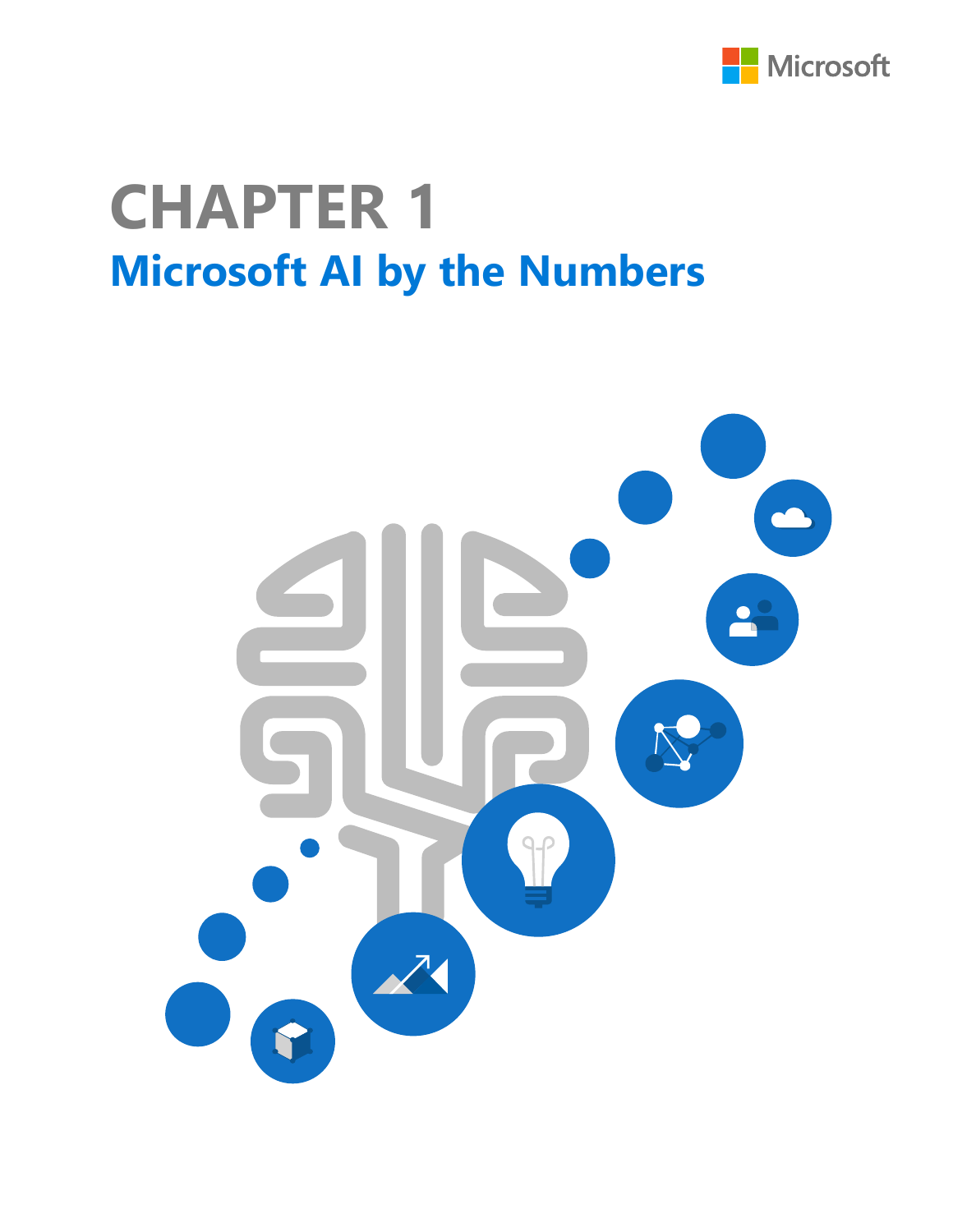# **Microsoft AI by the Numbers**

## **Azure Machine Learning**

Azure Machine Learning serves over 500M real-time predictions per month, and over 200M batch predictions per month.

There are well over 10k models being deployed as web services per month. These models cover a wide range of business scenarios: from sentiment analysis to anomaly detection, from support ticket auto-routing to research article recommendation. Some of the more interesting uses include:

- Predict the health of ocean-faring refrigerated shipping containers.
- Predict if downloaded software packages are malware or not.
- Predict commuter bus arrival time.
- Identify flower growth state using clustering algorithms.
- Predict credit card holder default.

### **Azure Bot Service**

Over 360,000 developers have signed up to use Azure Bot Service.

There are greater than 35,000 active bots a month.

More than 1,000+ companies generating over 35 million messages a day.

### **Azure Cognitive Services**

To date, more than 1.2M developers have already discovered and tried Azure Cognitive Services.

### **Cortana**

There have been 18 billion questions asked of Cortana, an agent that has millions of active users today across 13 countries.

### **Bing**

Bing powered search accounts for more than 35.4 percent of US search market share on PC.

### **Translator**

Microsoft Translator, part of Azure Cognitive Services, supports 11 speech [languages](https://www.microsoft.com/en-us/translator/business/languages/) (Arabic, Chinese, English, French, German, Italian, Japanese, Portuguese, Russian and Spanish) for subtitling. 60+ text languages are supported when the audience participates in the conversation, using a language outside of the 10 speech languages.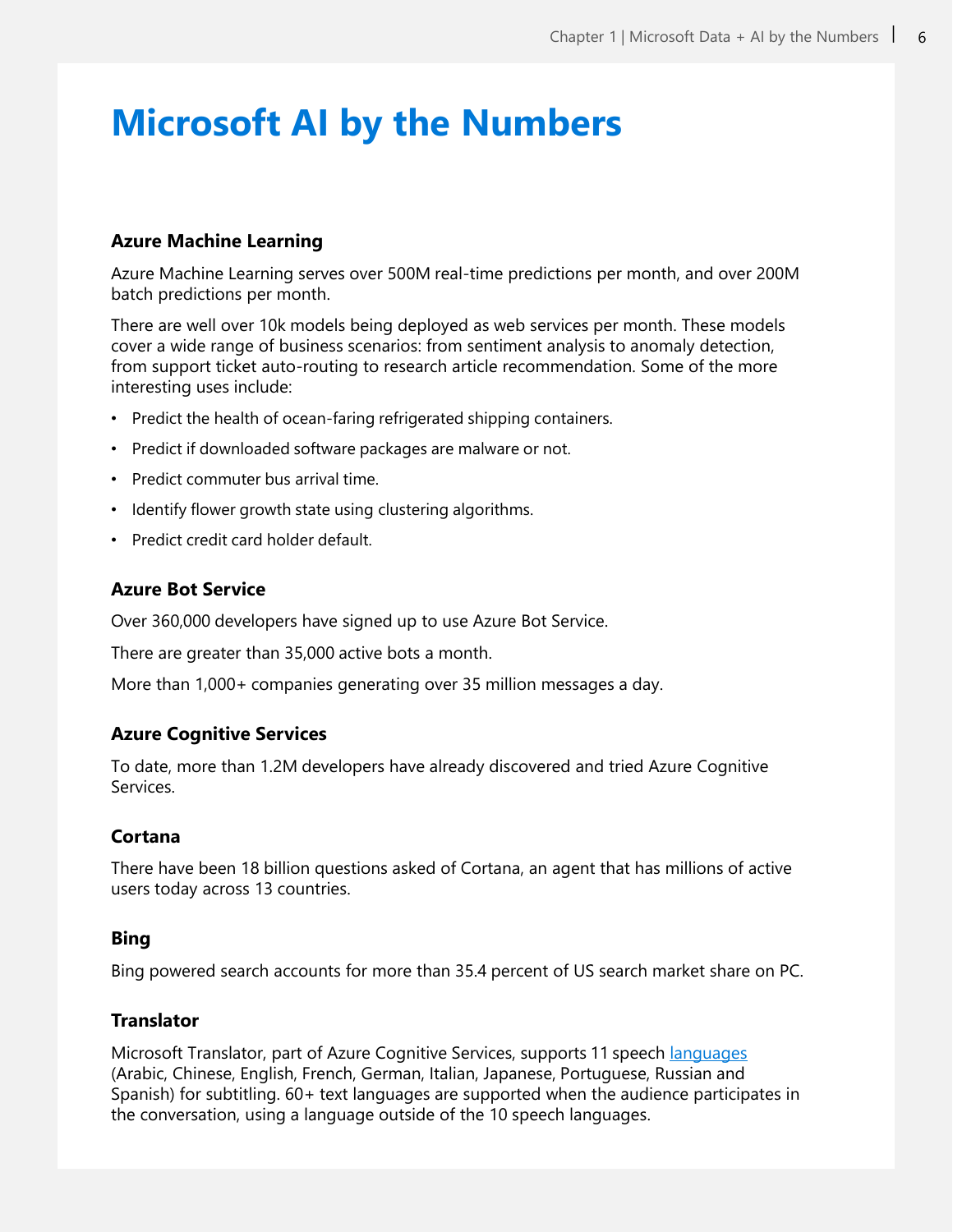### **Other related AI stats**

In January 2018, Microsoft researchers reached human parity on the Stanford question answering data set (SQuAD). [It uses Wikipedia articles to measure how well a computer system can read a](https://rajpurkar.github.io/SQuAD-explorer/)  document and answer questions about it. Microsoft currently occupies 11 of top 30 positions on the Stanford SQuAD leaderboard, more than any other company.

Microsoft [said](https://www.microsoft.com/en-us/research/blog/microsoft-researchers-achieve-new-conversational-speech-recognition-milestone/) in August 2017 the company had created speech recognition technology with a word error rate of 5.1 percent, or about the same as human transcribers, using the Switchboard speech recognition task.

In March 2018, a team of Microsoft researchers were the first to [announce](https://blogs.microsoft.com/ai/machine-translation-news-test-set-human-parity/) they had created a Chinese to English translation system that can translate sentences on a commonly used test set of news stories, called newstest2017, as well as a person.

#### **Intelligent Cloud/Azure**

Commercial cloud revenue was \$8.5 billion in Q1FY19, growing 47% year over year. Azure revenue increased 76%.

Over 95% of Fortune 500 companies have at least one Microsoft cloud enterprise service, and over 75% have at least three.

Microsoft – and particularly Microsoft Azure – has been on an open source journey to maximize customer choice and flexibility – approximately 40% of VMs on Azure are Linux.

Azure has more regions than any other cloud provider with 54 Azure regions announced.

Azure has the most comprehensive compliance coverage of any cloud service provider with 79 major certifications and attestations.

With more than 4.6 million monthly average users, Visual Studio Code continues to be one of the most popular development environments globally, which is reinforced annually in surveys from Stack Overflow, State-of-JavaScript and golang.org.

Microsoft uses Windows Server, System Center, the Microsoft Cloud Server, Bing, Office 365, and Microsoft Azure in our global datacenters and operations centers.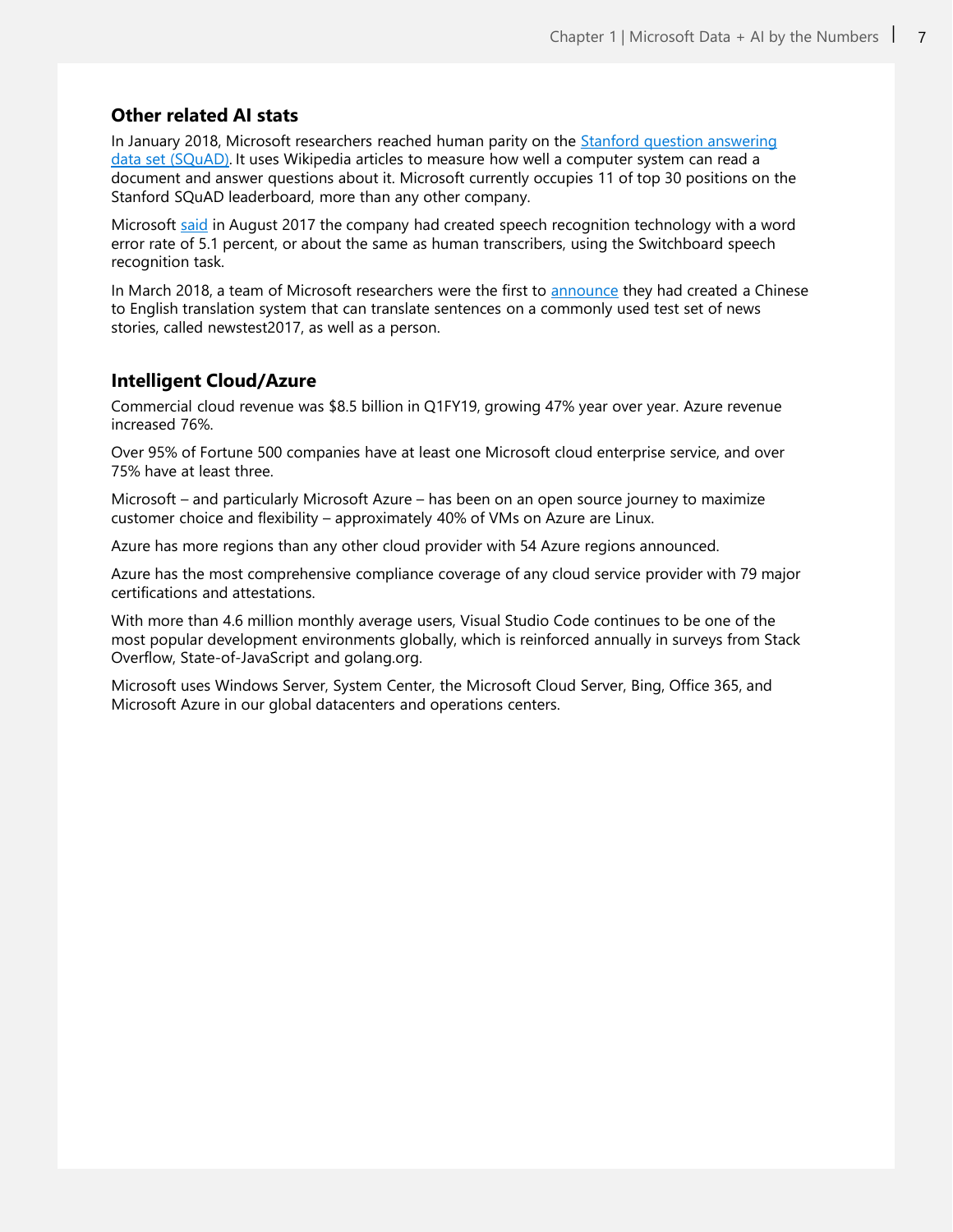

# **Azure Cognitive Services Updates and Enhancements CHAPTER 2**

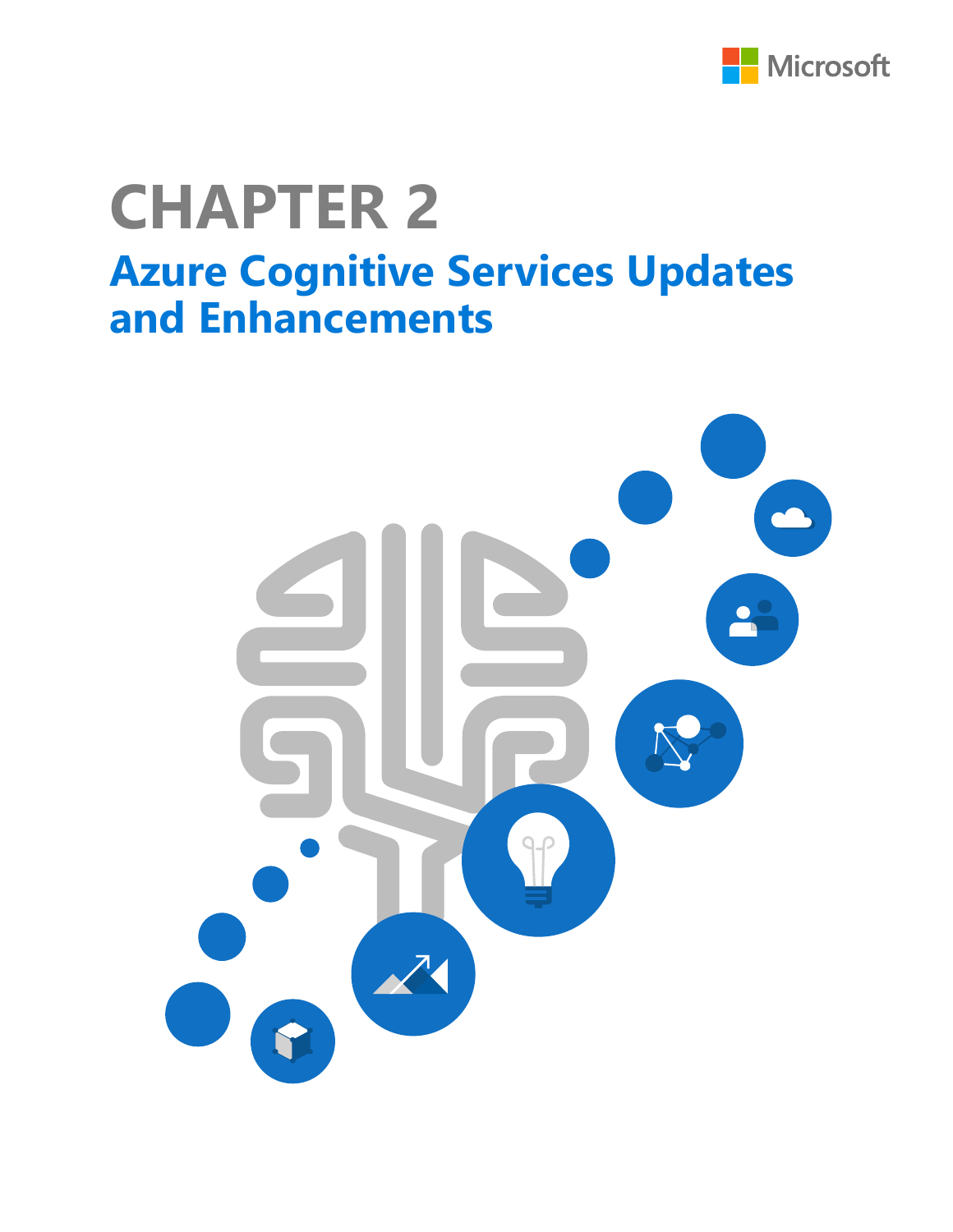# **Azure Cognitive Services Updates and Enhancements**

### **Cognitive Services Containers**

Starting November 14, container support will be available in preview for Computer Vision, Face, and Text Analytics with more Azure Cognitive Services available in containers in the future.

With ever-increasing volumes of data being generated across organizations, customers need the flexibility to deploy AI capabilities in a variety of environments. By deploying Cognitive Services in containers, customers can analyze information close to the physical world where the data resides, to deliver real-time insights and immersive experiences that are highly responsive and contextually aware.

Cognitive Services containers enable customers to build one application architecture that is optimized to take advantage of both robust cloud capabilities and edge locality. With containers, customers can upgrade to new versions of AI models deployed in their solutions at their own pace. Customers can also test new model versions before deploying them in production in a consistent way, whether running on the edge or in the cloud.

**Go to the [Microsoft AI Blog a](http://po.st/b7AGmP)nd contact the [WE Rapid Response Team](mailto:rapidresponse@we-worldwide.com) to learn more.**

#### **Logo Detection in Custom Vision Service**

Starting November 14, Custom Vision Service will add support for logo detection, allowing businesses to create their own logo detector quickly and easily. Customers can build their own logo detectors to help them search for and locate their logos in their media libraries or to generate analytics for their social media feeds. Logo detection is a specialized type of object detection suited specifically for logos that can be small, skewed or confused within a larger picture (for example on the sidelines of a soccer match, on a building sign in a cityscape, or on a scanned form.)

**Visit [Microsoft Azure Cognitive Services](https://azure.microsoft.com/en-us/services/cognitive-services/?&OCID=AID719825_SEM_hzTlEwJJ&lnkd=Bing_Azure_Brand&msclkid=56f1d5861b631000fc588e6712653dfb&dclid=CNaU3J_ovt4CFVsFrQYdxB8LMQ) and contact the [WE Rapid Response Team](mailto:rapidresponse@we-worldwide.com) to learn more.**

### **Translation Improvements**

The Microsoft Translator API has been updated with new translation systems for Chinese and German from and to English, significantly improving translation quality and expanding application scenarios. [Translation quality for these languages has increased due to](https://blogs.microsoft.com/ai/machine-translation-news-test-set-human-parity/) Microsoft's human parity work from Chinese to English.

**Go to the [Microsoft AI Blog](http://po.st/b7AGmP) and contact the [WE Rapid Response Team](mailto:rapidresponse@we-worldwide.com) to learn more.**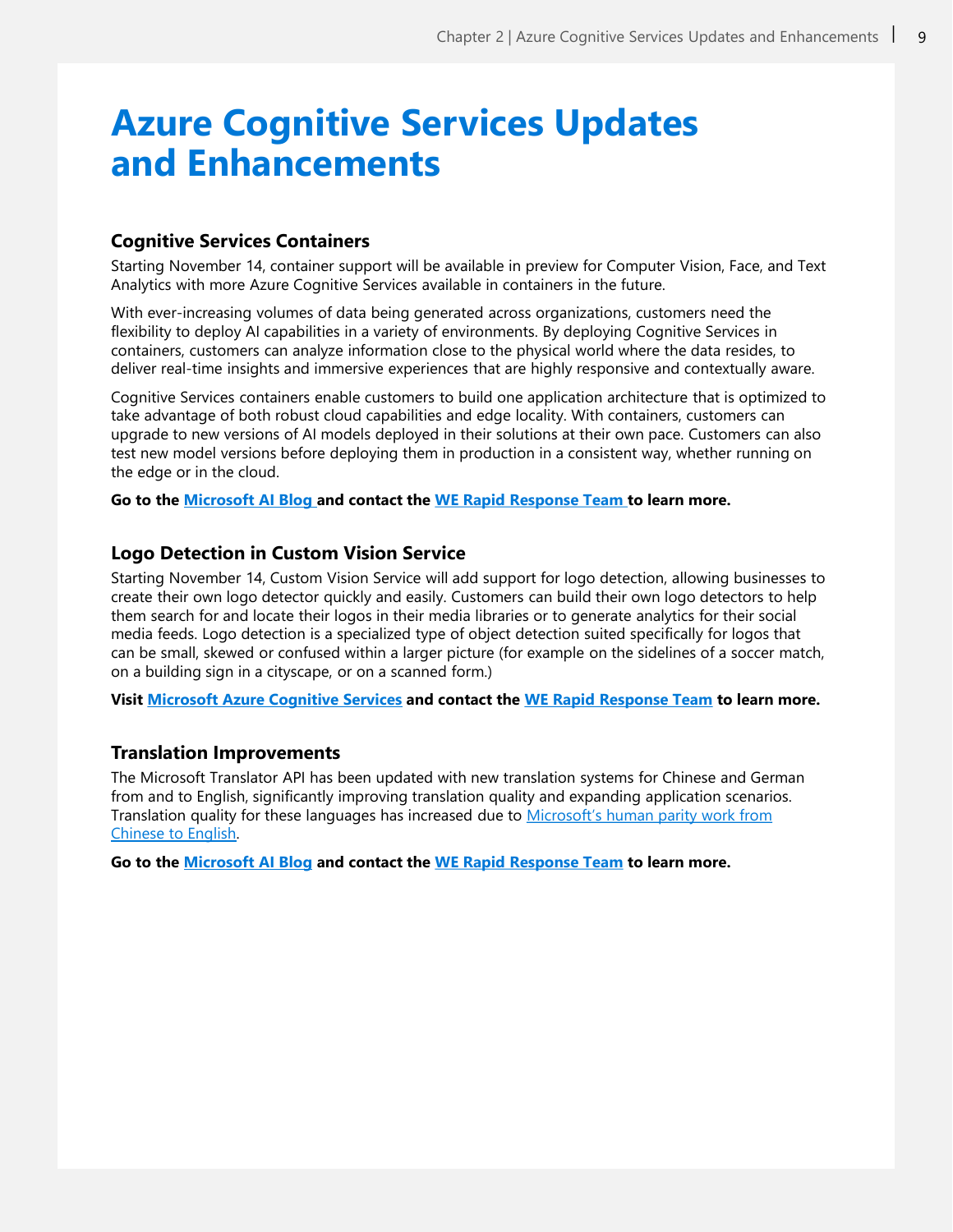

# **Conversational AI CHAPTER 3**

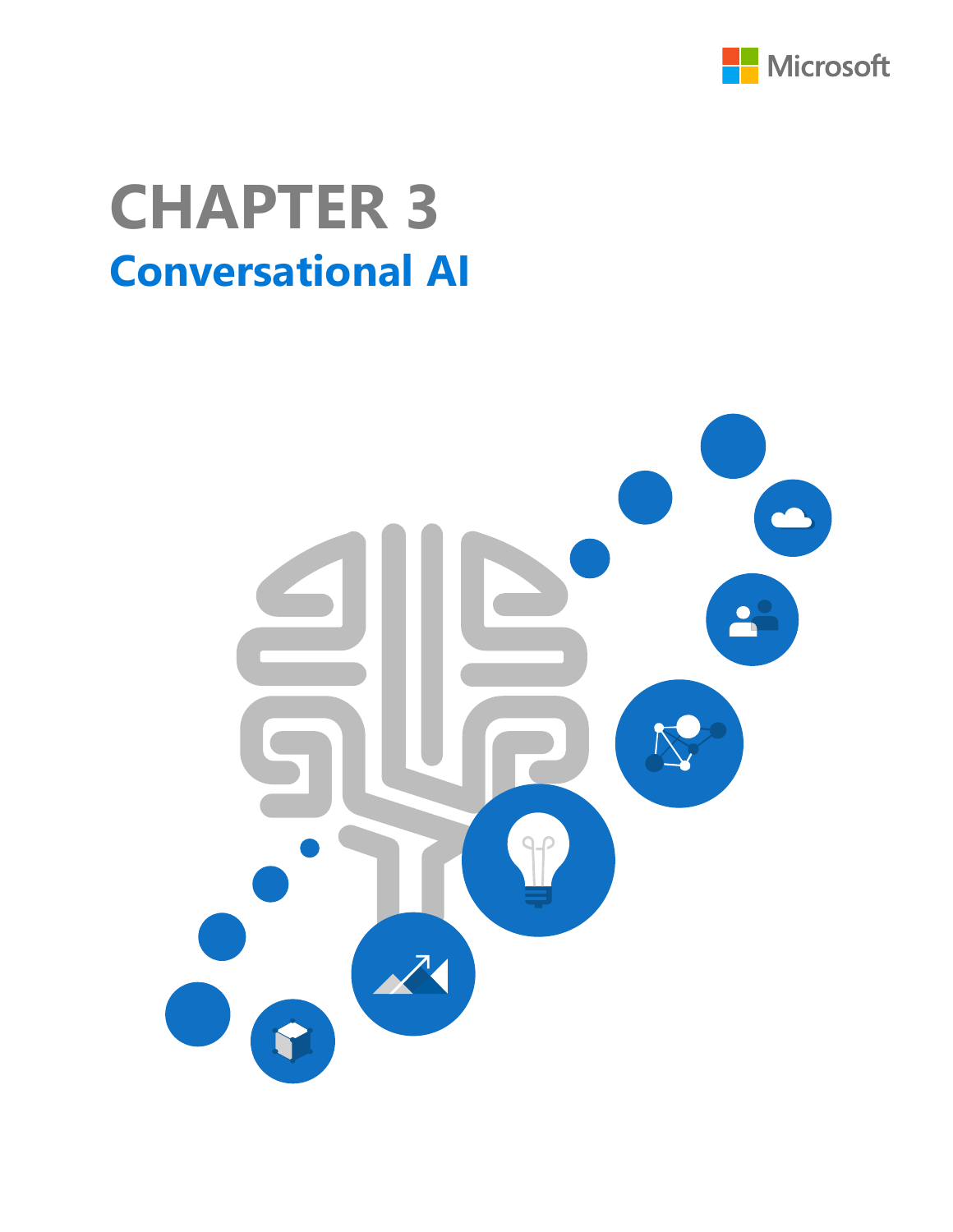# **Conversational AI**

## **Solution Accelerator for Virtual Assistants**

Available November 14 in preview, we are providing a solution accelerator for virtual assistants enabling organizations to quickly develop their own branded virtual assistant. Building conversational AI capabilities into applications is becoming more important as consumers are expecting more natural experiences with virtual assistants. Microsoft has an open and flexible approach enabling organizations to build conversational AI experiences with the Microsoft Bot Framework. Enterprises do not have to build the language models from scratch, the solution accelerator for virtual assistants includes a calendar, point-of-interest, linked accounts and to-do skills and more.

**Go to the [Microsoft AI Blog a](http://po.st/b7AGmP)nd contact the [WE Rapid Response Team](mailto:rapidresponse@we-worldwide.com) to learn more.**

### **Bot Guidelines**

Starting November 14, Microsoft will publish a new set of guidelines and recommendations for responsible design of conversational AI systems. These guidelines are aimed at helping organizations to design a conversational AI interface that takes a responsible approach to user data and builds trust in the service that the bot represents.

**Go to the [Microsoft AI Blog](http://po.st/b7AGmP) and contact the [WE Rapid Response Team](mailto:rapidresponse@we-worldwide.com) to learn more.**

### **Azure Bot Services**

Available on November 14, we are announcing several updates to Azure Bot Services including new enhancements for Microsoft Bot Framework including Bot Builder SDK 4.1, Emulator GA and Webchat. In addition, Azure Bot Service will feature a new customer support template to help build a fully functional out-of-the-box customer support bot. These updates will enable developers to more quickly and easily design, add intelligent capabilities, deploy and manage bots.

**Go to the [Microsoft AI Blog](http://po.st/b7AGmP) and contact the [WE Rapid Response Team](mailto:rapidresponse@we-worldwide.com) to learn more.**

### **Microsoft to Acquire XOXCO**

On November 14 at 6am PT, Microsoft will announce that it has signed an agreement to acquire XOXCO, a software product design and development studio known for its conversational AI and bot development capabilities. The company has been paving the way in conversational AI since 2013 and was responsible for the creation of [Howdy](https://howdy.ai/), the first commercially-available bot for Slack that helps schedule meetings, and **[Botkit](https://botkit.ai/)**, which provides the development tools used by hundreds of thousands of developers on GitHub. Over the years, we have partnered and been inspired by this work. With this acquisition, we are continuing to realize our approach of democratizing AI development, conversation and dialog and integrate conversational experiences where people communicate. We're excited to welcome the XOXCO team and look forward to working with the community to accelerate innovation and help customers capitalize on the many benefits AI can offer.

**Go to the [Official Microsoft Blog](https://blogs.microsoft.com/?p=52557249) and contact the [WE Rapid Response Team](mailto:rapidresponse@we-worldwide.com) to learn more.**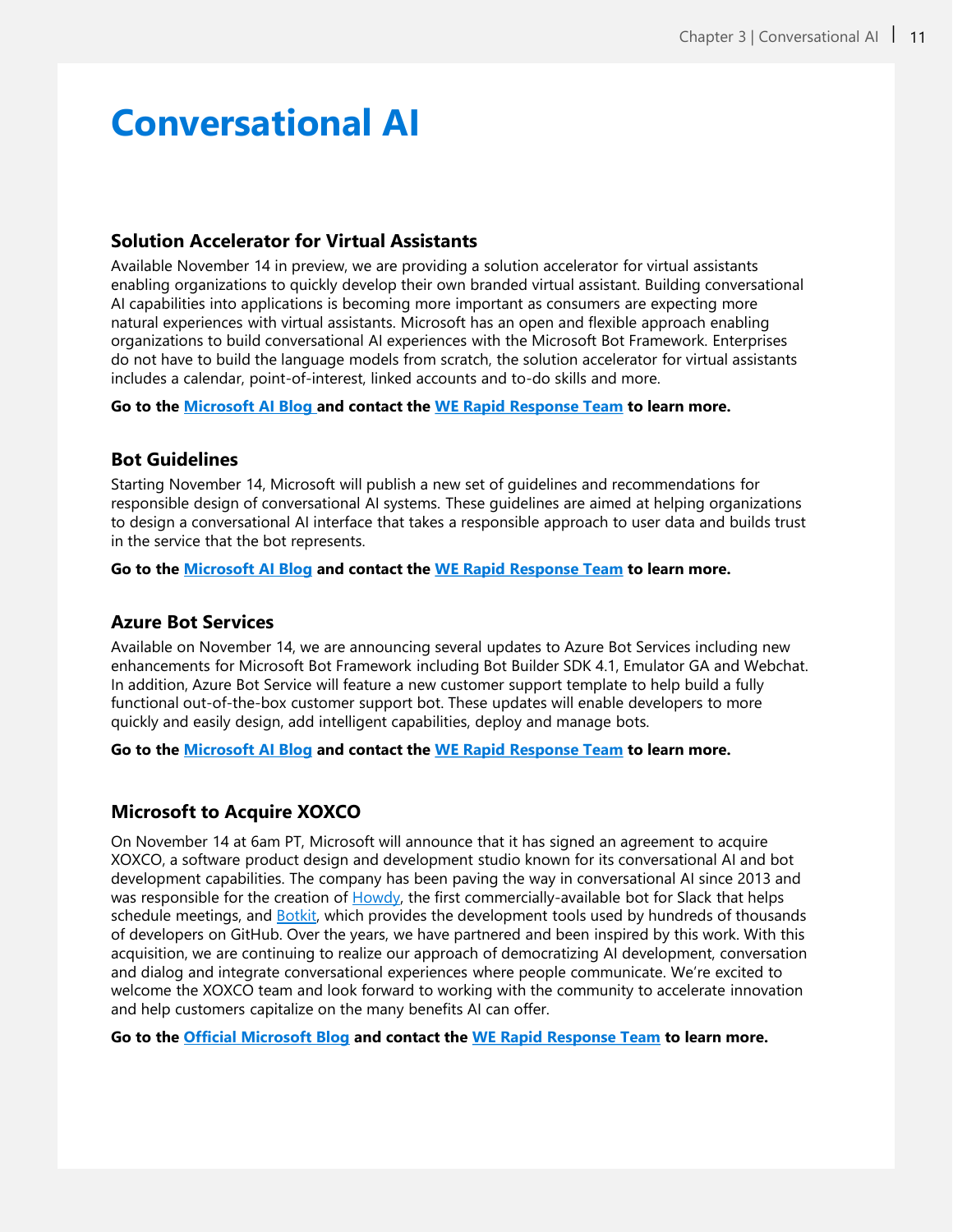

# **Other Announcements CHAPTER 4**

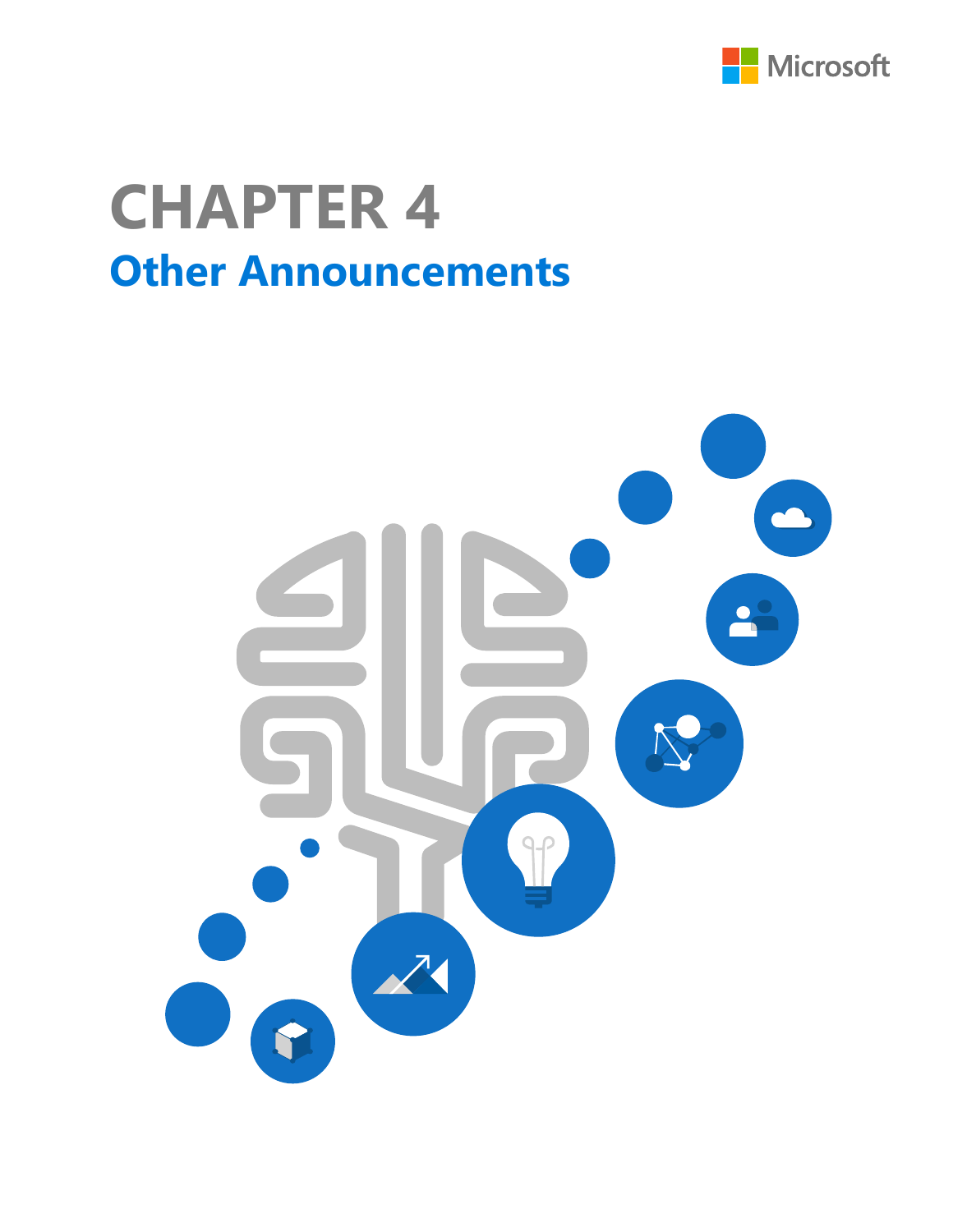# **Other Announcements**

## **Power BI AI Integration**

Power BI is announcing preview of easy-to-use, no-code AI features for modern business intelligence. With just a few clicks, business analysts can infuse dashboards and reports with AI-powered predictive analytics, forecasting, sentiment, and more, creating new opportunities to discover hidden insights in data.

Business analysts who want to leverage AI to drive better decision-making typically face a complex and time-consuming process where they must work with data scientists, developers, and IT professionals who can build machine learning models and deploy them across the company's data. These updates to Power BI make complex AI more accessible, removing barriers and fueling faster collaboration among business analysts, data scientists, developers, and IT professionals.

**Go to the [Power BI blog](https://powerbi.microsoft.com/en-us/blog/power-bi-announces-new-ai-capabilities/preview/) and contact the [WE Rapid Response Team](mailto:rapidresponse@we-worldwide.com) to learn more.**

### **Carnegie Mellon University**

To further advance discovery at the intelligent edge, Microsoft is donating cloud hardware and services to Carnegie Mellon University's Living Edge Laboratory – a testbed for exploring applications that require intense processing and near-instantaneous response times. Microsoft will donate an Azure Data Box Edge, Azure Storage services, and Azure credits for advanced machine learning and AI at the edge – and partnering with Intel to donate an Azure Stack integrated system. As part of this donation, Microsoft is also joining the Open Edge Computing Initiative.

**Go to the [Azure Blog](https://aka.ms/microsoft_CMUcollaboration) and contact the [WE Rapid Response Team](mailto:rapidresponse@we-worldwide.com) to learn more.** 

### **AirSim for Unity**

Last year Microsoft [released](https://www.microsoft.com/en-us/research/blog/autonomous-car-research/) an open-sourced research project called AirSim, a high-fidelity system for testing the safety of AI systems. AirSim provides realistic environments, vehicle dynamics and sensing for research into how autonomous vehicles that use AI can operate safely in the open world. On November 14, we are announcing AirSim for Unity to allow Unity's large user base to leverage the innovations and features in AirSim. Visit [GitHub AirSim](https://github.com/Microsoft/AirSim/blob/master/docs/image_apis.md) Page to download AirSim for Unity to start training your system and visit [Bonsai](https://bons.ai/) to learn more about using machine teaching to fast track building intelligence for your autonomous system.

**Go to the [Microsoft AI Blog a](http://po.st/b7AGmP)nd contact the [WE Rapid Response Team](mailto:rapidresponse@we-worldwide.com) to learn more.** 

### **PlayFab Multiplayer Servers**

PlayFab Multiplayer Servers uses the power of Azure to dynamically scale a game server, the piece of code written by a game developer that runs on the server to host multiple gamers in a game session (like Minecraft), up and down quickly and efficiently. Microsoft makes it easy and cost-effective for every developer to add franchise-level cloud services to any game. PlayFab Multiplayer Servers enable developers to control costs without sacrificing performance by only paying for Azure resources allocated for gameplay, plus a small pool of stand-by machines. Developers have the option to choose either Linux or Windows to containerize their game server code.

**Go to the [PlayFab](https://na01.safelinks.protection.outlook.com/?url=https://blog.playfab.com/blog&data=02|01|kerry.schimmelbusch@microsoft.com|facd1718bb7f4a5d152908d64370bc4f|72f988bf86f141af91ab2d7cd011db47|1|0|636770548803028594&sdata=RSDoiiS2uNFvZIokXzdv7eoXqNG0EQykM0nBeWpxB5k%3D&reserved=0) blog and contact the [WE Rapid Response Team](mailto:rapidresponse@we-worldwide.com) to learn more.**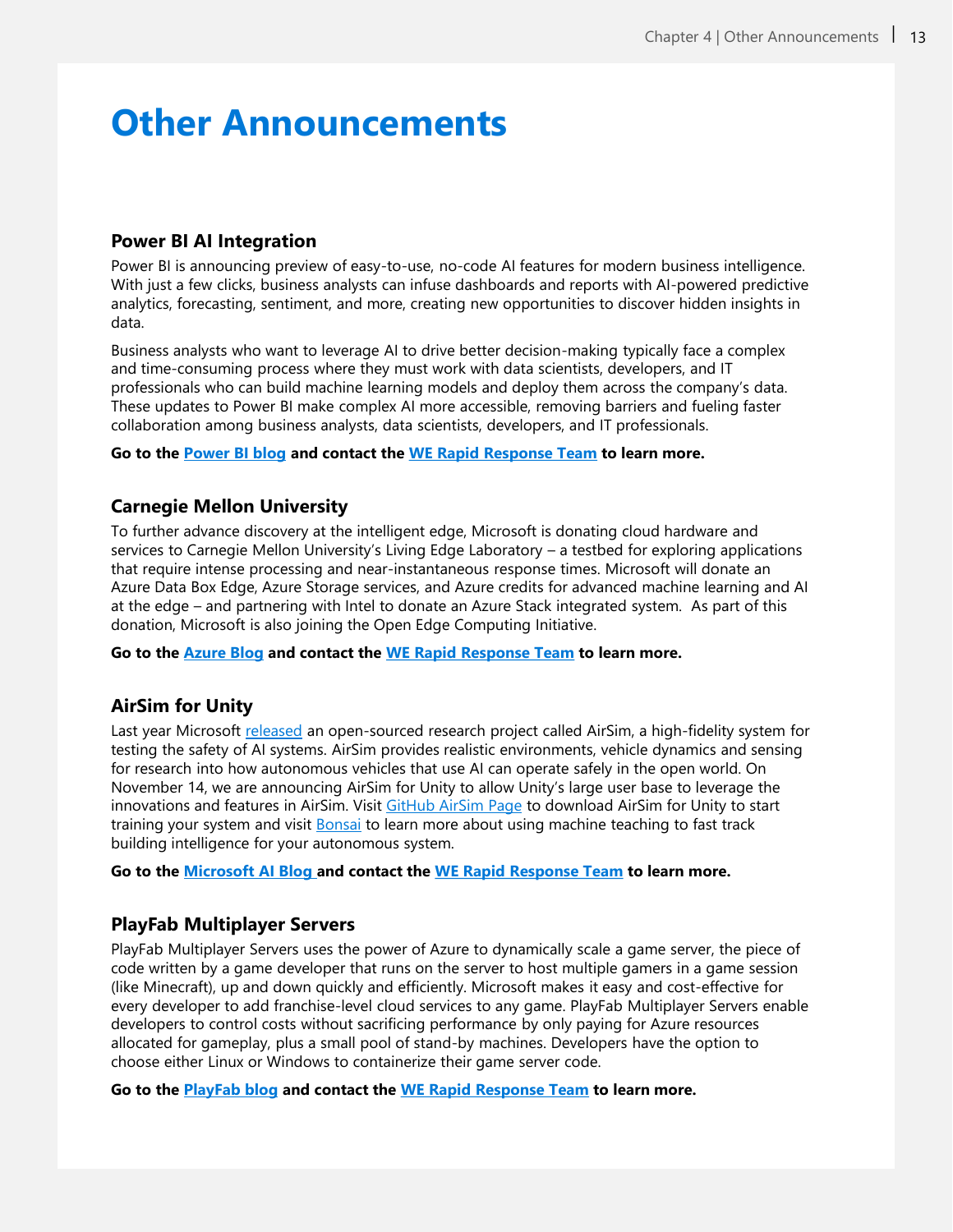

# **Customer AI Solutions Descriptions CHAPTER 5**

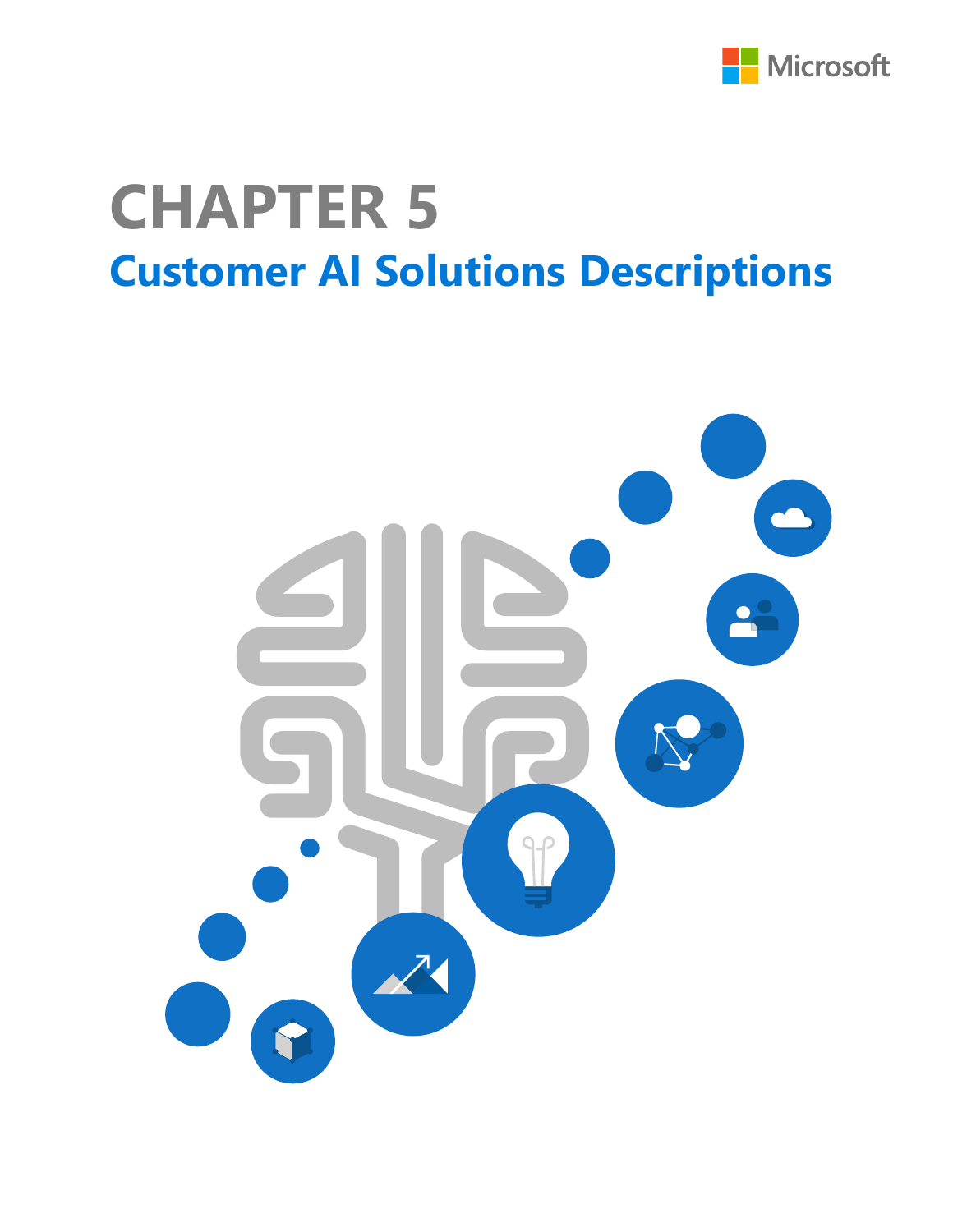# **Customer AI Solution Descriptions**

### **Adobe**

Adobe strives to empower its customers to build the right skills to effectively utilize the latest technologies. To help, Adobe created a guided intelligence learning platform called Experience League, powered by Microsoft Azure, that helps its customers assess skills within their teams and provide recommended training patterns to help them learn about new features and capabilities. It uses conversational AI tools to provide personalized experiences for users and chat bot technology to reduce friction points as customers move along their journeys. For example, this chat bot or "guide" helps users easily update their profiles, discover answers from the community when they need to troubleshoot, and find upcoming events that they might want to participate in to further their skills development. Additionally, Azure Cognitive Services handles the natural language processing and Azure Bot Service handles the sending of messages to and from users, allowing Adobe to focus on user experience. Adobe's vision for the future is to expand the use of chat bots, not only in Experience League, but to connect to other surfaces where its engaging with customers.

### **Anheuser-Busch InBev**

Anheuser-Busch InBev is a company with hundreds of years of brewing heritage and tradition. To build a company to last for the next 100+ years, AB InBev is using technology to unlock future growth and continue to brew beers consumers love. The company is using technology to drive commercial and operational growth and increase sustainability by moving its IT operations to Microsoft Azure, and is gaining more significant insights into business operations by breaking down data silos and building a global analytics platform. AB InBev has started using AI for a number of business scenarios like planning product assortments, optimizing promotions and planograms, to improving logistics routing and streamlining processes in the warehouse. Additionally, through its [SmartBarley](https://www.smartbarley.com/en/home.html) program, AB InBev is using AI and drone technology to analyze data to build sustainability metrics and create predictive analytics to help farmers make decisions that will impact yield, quality and resource use.

### **Arccos Golf**

The Arccos Caddie is golf's first AI platform, powered by Microsoft, that helps golfers of all skill levels shoot lower scores by making data-driven decisions on the course. Arccos Caddie incorporates data for every shot a user has taken and layers that information on top of the golf industry's richest data set. Using the power of Microsoft Azure, Arccos Caddie collects and analyzes more than 100 million shots hit by the Arccos community, over 2 million rounds played, over 1 billion geotagged data points on more than 40,000 courses globally and weather conditions including forecasted wind speed, precipitation, temperature and more. By leveraging AI technologies, Arccos Caddie levels the playing field and helps golfers make better decisions on the course.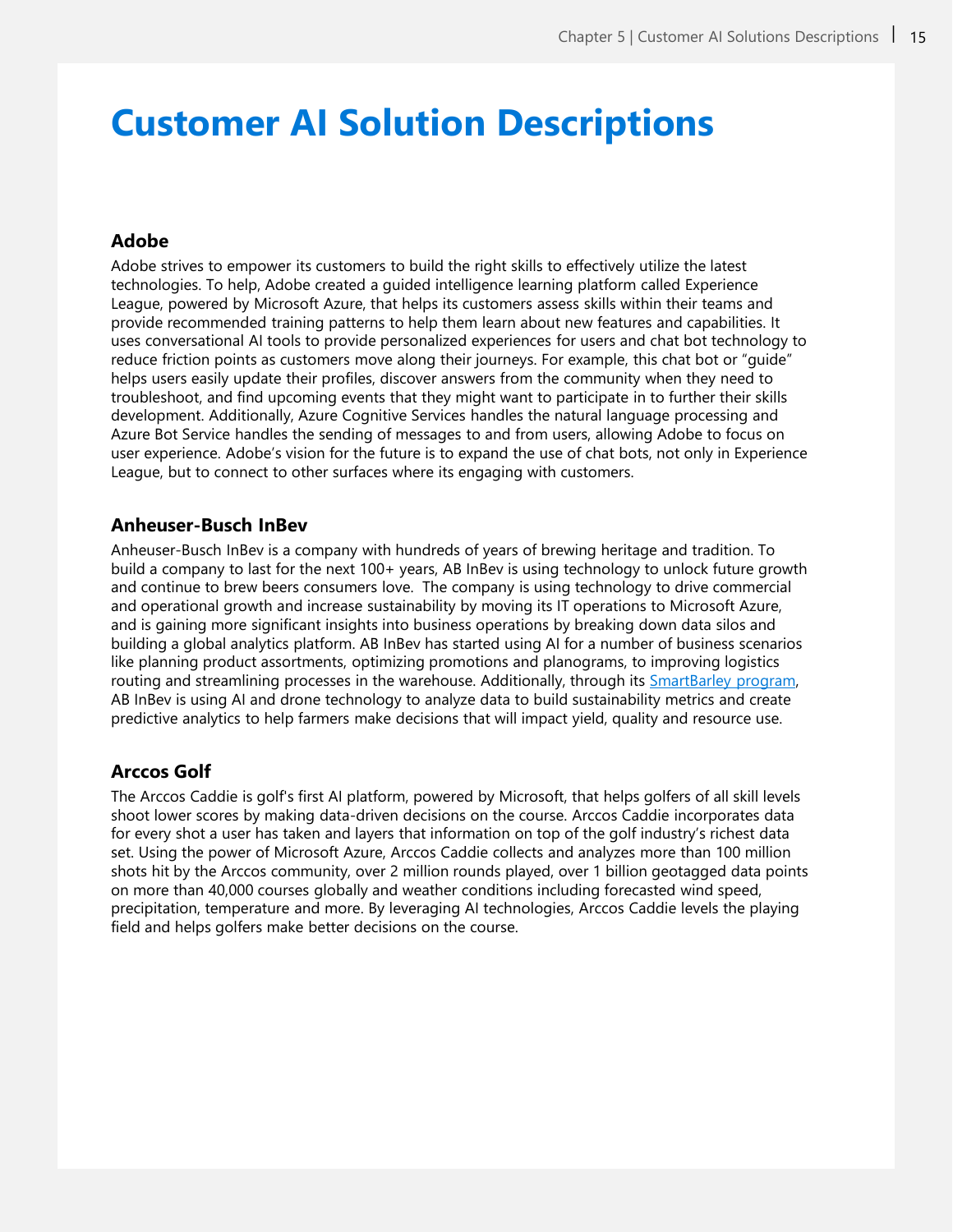### **Walmart**

AI and Machine Learning are having a transformational effect on many businesses and industries. Walmart, does not implement any technology unless they are certain that it will bring real value and better the lives of our customers and associates. This goes for AI and big data technologies across our supply chain, operations, and customer shopping experience – both online and in stores. From the personalization and localization capabilities on Walmart's newly revamped website, to how they leverage AI and data to ensure real-time in-stock availability and price adjustments in thousands of stores, to how they train our over 2 million associates around the world to use technology to more seamlessly get their work done, and even how to strategically partner with best-in-class providers, like Microsoft, on all things cloud and data – Walmart believe it's a human and machine combo that will take us to the next level.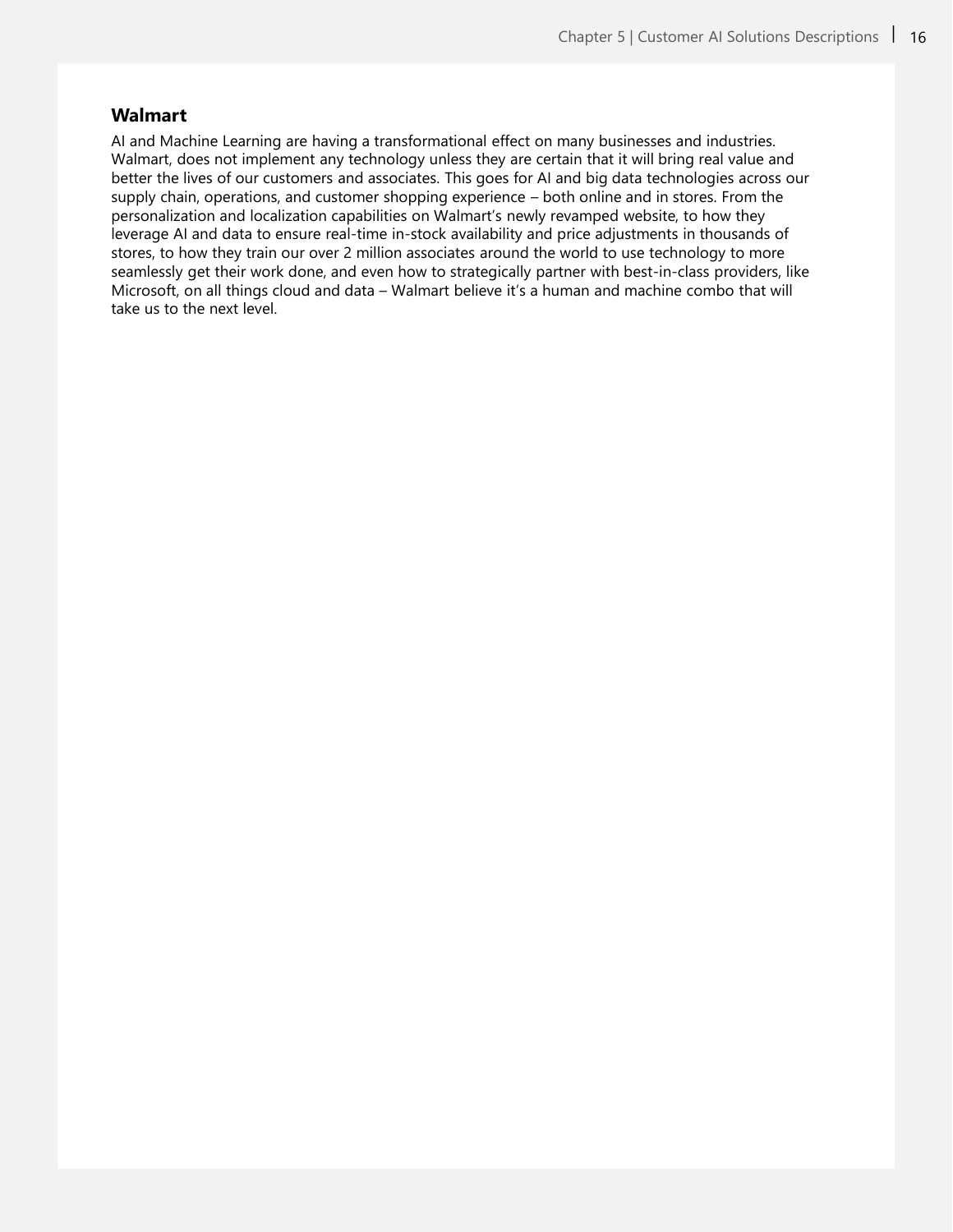

# **Demo Experiences CHAPTER 6**

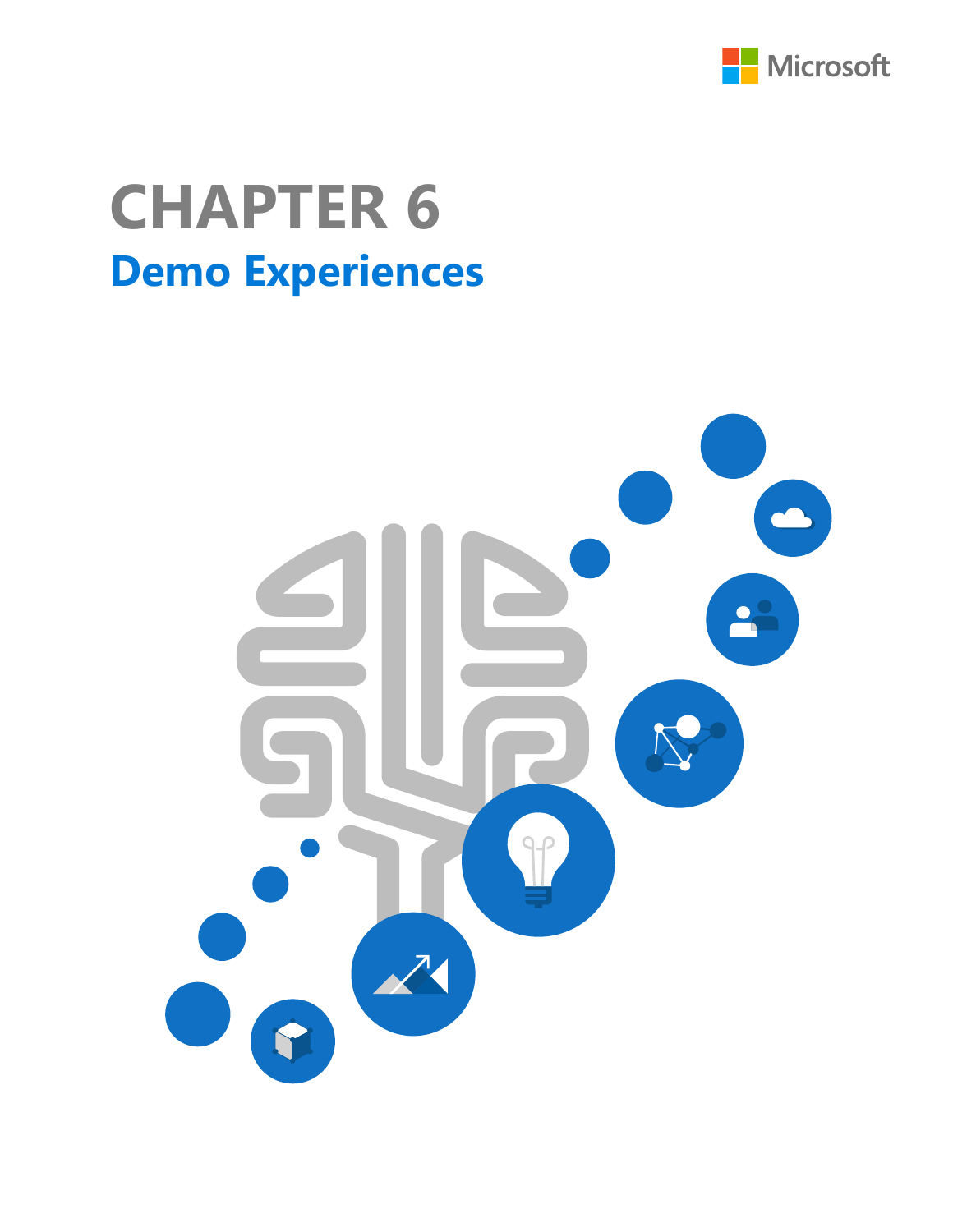## **Demo Experiences**

## **Arccos Golf**

In this demo, you will see how the Arccos Caddie uses sensor technology and AI to help golfers make better decisions on the golf course. Leveraging Microsoft Azure, Arccos has created a virtual caddie that learns about each golfer's unique abilities and provides objective advice to the golfer based on a rich data set of shot history, geotagged points from courses around the globe, and weather conditions like wind speed, precipitation and temperature, ultimately helping golfers decide what club to use on any given shot in any given instance.

### **Anheuser-Busch InBev**

In this demo, you will learn about AB InBev's SmartBarley initiative, which aims to support 100% of their direct farmers to become skilled, connected and financially empowered by 2025 with the help of cloud, AI and drone technology. The SmartBarley program leverages data, technology, and insights from more than 5,000 farmers in order to solve challenges, improve productivity and reduce environmental impact. Leveraging Microsoft Azure and Azure Machine Learning for data management and predictive analytics, AB InBev aims to help farmers mitigate the impacts of climate change, improve barley crop yields, and reduce the use of resources like water and fertilizers. The solution helps growers detect disease threats earlier, improve logistics planning, monitor crops on all fields, and improve quality.

### **eSmart Systems**

Maintenance of electrical grids is not only time consuming and costly, but it can also be very dangerous. In this demo, you will learn how eSmart Systems developed a connected drone that uses Azure Machine Learning and Azure Databricks to help utility companies reduce blackouts and inspect power lines more safely. The solution brings AI to the edge on Azure IoT Edge and is able to analyze 200,000 images in less than one hour. Back at their control centers, eSmart Systems then uses HoloLens and mixed reality to reproduce issues and dig into design alternatives for faulty components on the grid. As a result, eSmart Systems empowers utility companies to stay ahead of power grid maintenance issues, reduce operational costs, better protect their personnel and serve their communities.

## **AI for Accessibility**

In this demo, we'll show how Microsoft Translator can be used to deliver technology and feature sets that empower people across the spectrum of disability. Part of our AI for Good initiative, we create technologies that empower us all thanks to the promise of inclusive design. Microsoft Translator is an AI-powered communication technology capable of translating many languages for text and speech. In this demo, you will witness Translator's live feature, which allows for real-time, translated conversations in both speech and text, in over 60 languages, simultaneously. Microsoft Translator breaks down the language barrier at home, at work, and in life. This demo will show an example of creating inclusive work cultures whereby people from all over the globe can communicate, collaborate, and share ideas without the barrier of language.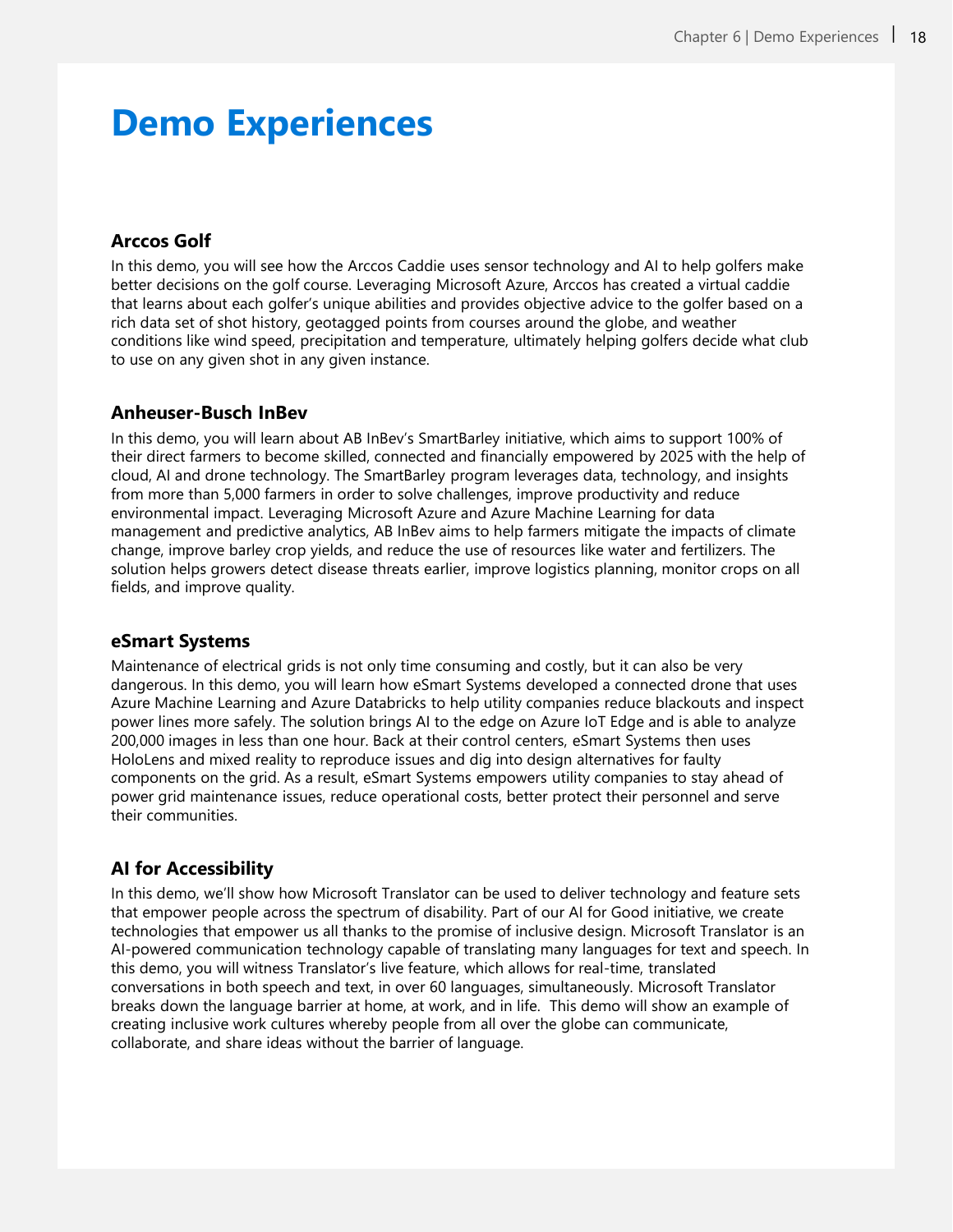### **Dynamics 365 AI for Customer Service**

Microsoft is making AI innovation faster and more accessible through powerful services, SaaS applications and an integrated platform. With Dynamics 365, we are delivering AI applications that provide out-of-the-box capabilities and insights by unifying data and infusing it with advanced intelligence. In this demo, you'll see how Dynamics 365 AI for Customer Service uses natural language understanding to automatically group cases by support topics without the need for any manual tagging of cases. With minimal bot training, customers can quickly deploy the solution, freeing resources to address other priorities. You'll also see built-in dashboards, interactive charts, and visual filters that provide views into support operations data across channels and highlight areas for improvement that can have the greatest impact, helping you quickly evaluate and respond to key performance indicators (KPIs) and customer satisfaction levels.

## **Conversational AI**

Building conversational AI capabilities into applications is becoming more and more important as consumers are expecting frictionless and natural experiences. Many customers and partners are looking to deliver conversational assistants tailored to their brand, personalized to their customers and made available across multiple applications and devices. In this demo, you will see how our customers like Adobe, Telefonica, and Vodafone are using the Microsoft Bot Framework, specifically Azure Bot Service and Azure Cognitive Services like Language Understanding and Speech to develop conversational agents. You will also see a demo of the new solution accelerator for virtual assistants, which simplifies creation of your own assistant, enabling you to get started in minutes so you can build your own branded virtual assistant. Continuing Microsoft open-sourced approach toward Bot Framework SDK, the open source solution accelerator for virtual assistants provides full control over the end user experience built on a set of foundational capabilities.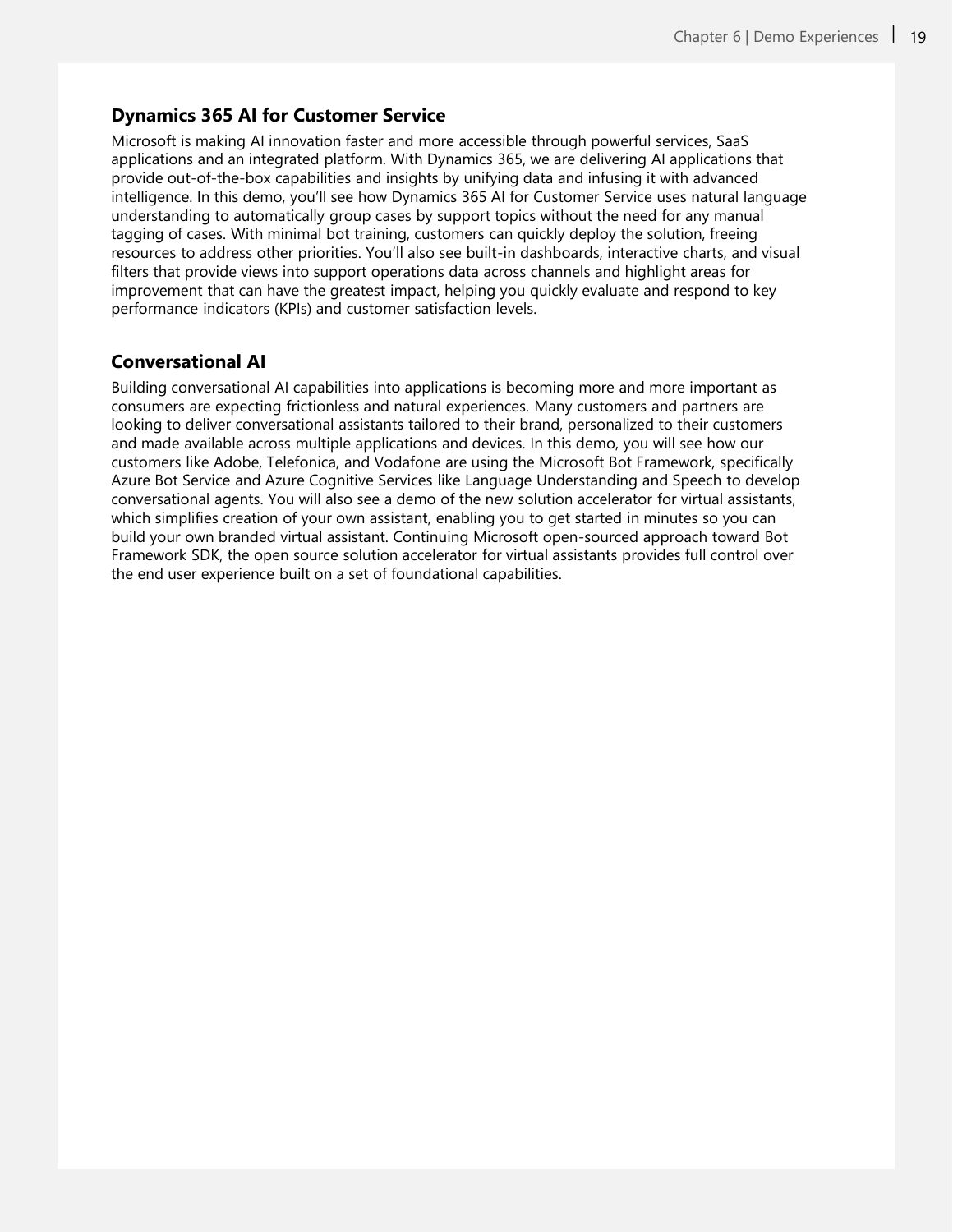

# **Spokespeople Biographies CHAPTER 7**

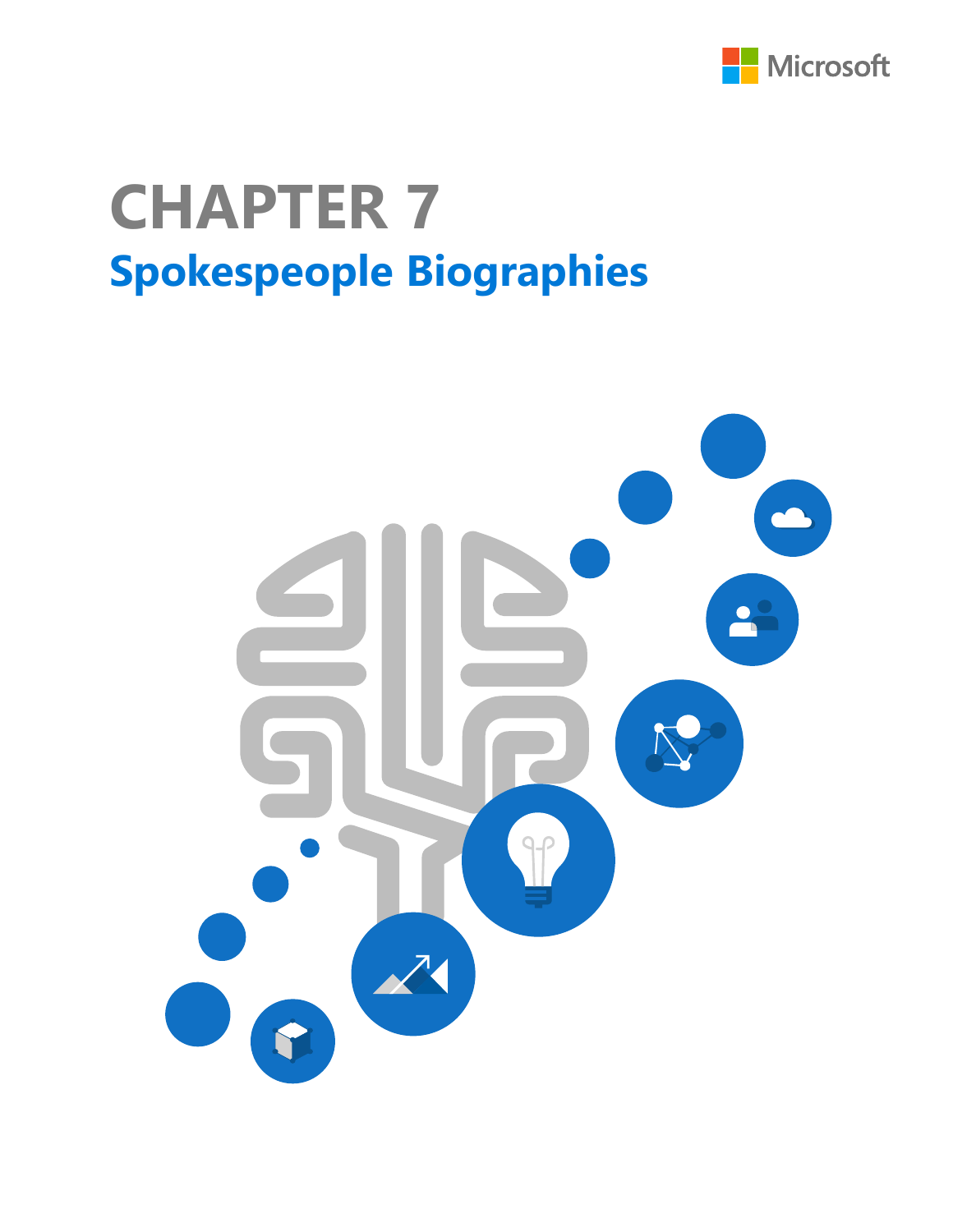

#### **ABHISHEK PANI**

#### **Senior Director of AI Product and Data Science, Adobe**

Abhishek Pani is the senior director for artificial intelligence products and data sciences at Adobe. He heads a team of data scientists, engineers and product managers responsible for building artificial intelligence and machine learning driven products for Adobe Experience Cloud. He's also responsible for creating the core data science stack to drive optimal customer experience, business operations and product insights and decisions for Adobe's Creative Cloud offerings. His team focuses on developing scalable products for digital marketing, customer analytics, sales optimization, forecasting, content insights and large-scale experimentation. He received his Ph.D. in Operations Research from the University of Maryland and joined Adobe through the acquisition of Efficient Frontier, an online advertising startup, where he headed the research and algorithms team. Abhishek is also an adjunct faculty at Stanford University where he teaches a course on digital marketing at the Graduate School of Business.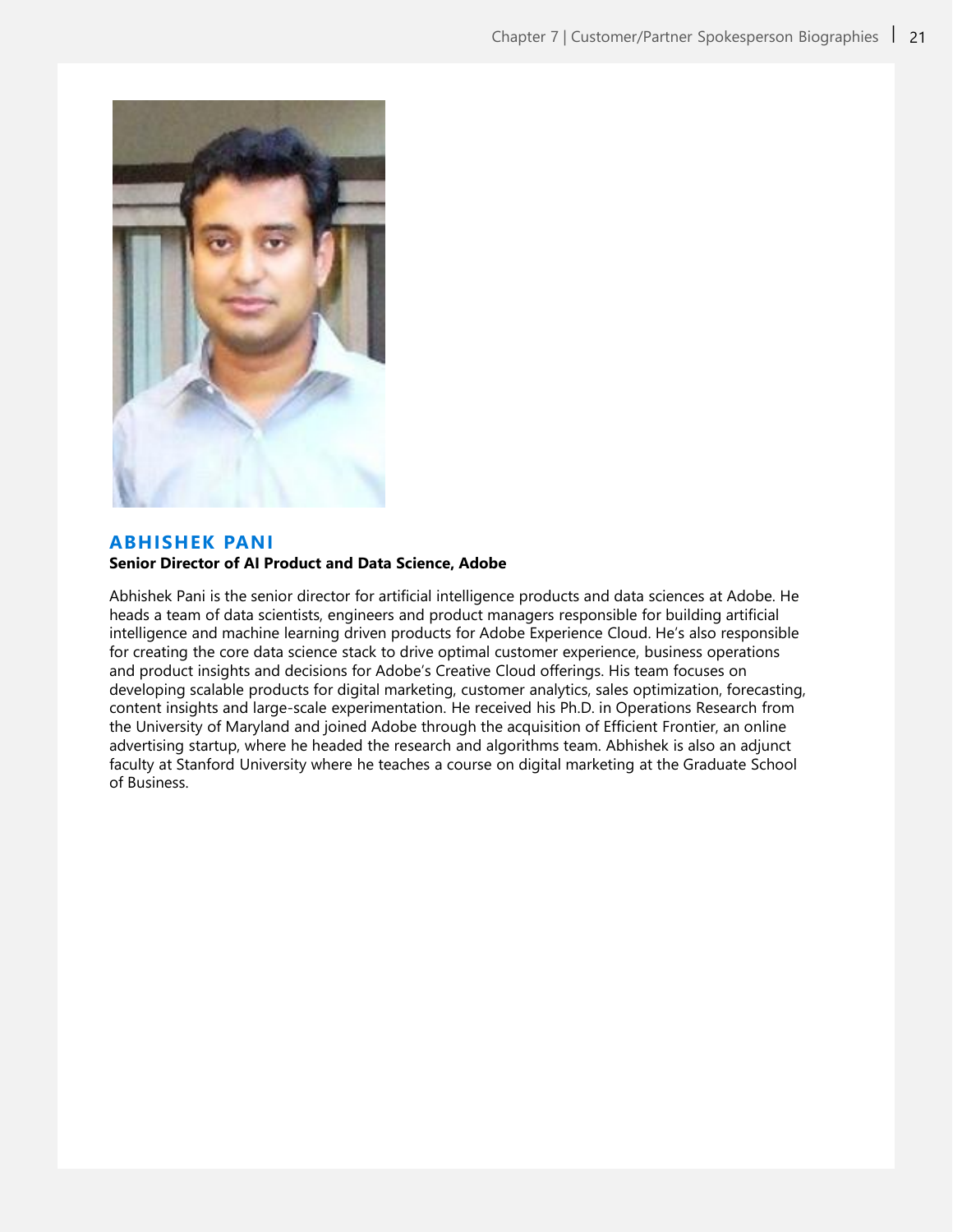

### **TASSILO FESTETICS**

#### **Vice President, Global Solutions, Anheuser-Busch InBev**

Tassilo Festetics is AB InBev's VP of Global Solutions, where he oversees technology, analytics and backoffice operations teams across the world working to identify, develop and adapt the latest technology across relevant parts of the business. He is focused on delivering solutions that bring enhanced customer experiences, efficiencies through technology and process, as well as opportunities through advanced analytics.

He was born and raised in Austria where he served as an Officer in the Austrian Army Reserve and received a Master's Degree in Microbiology and Genetics from the University of Vienna.

He held positions at Accenture and Ottakringer Brauerei, an Austrian brewery before joining AB InBev in 2007. Throughout his 11 years at AB InBev, he held roles in Finance and Solutions for the Asia Pacific zone. He was appointed VP of Global Solutions at AB InBev in May 2017.

His favorite beers include Budweiser, Hoegaarden and Goose Island – especially its sour sisters.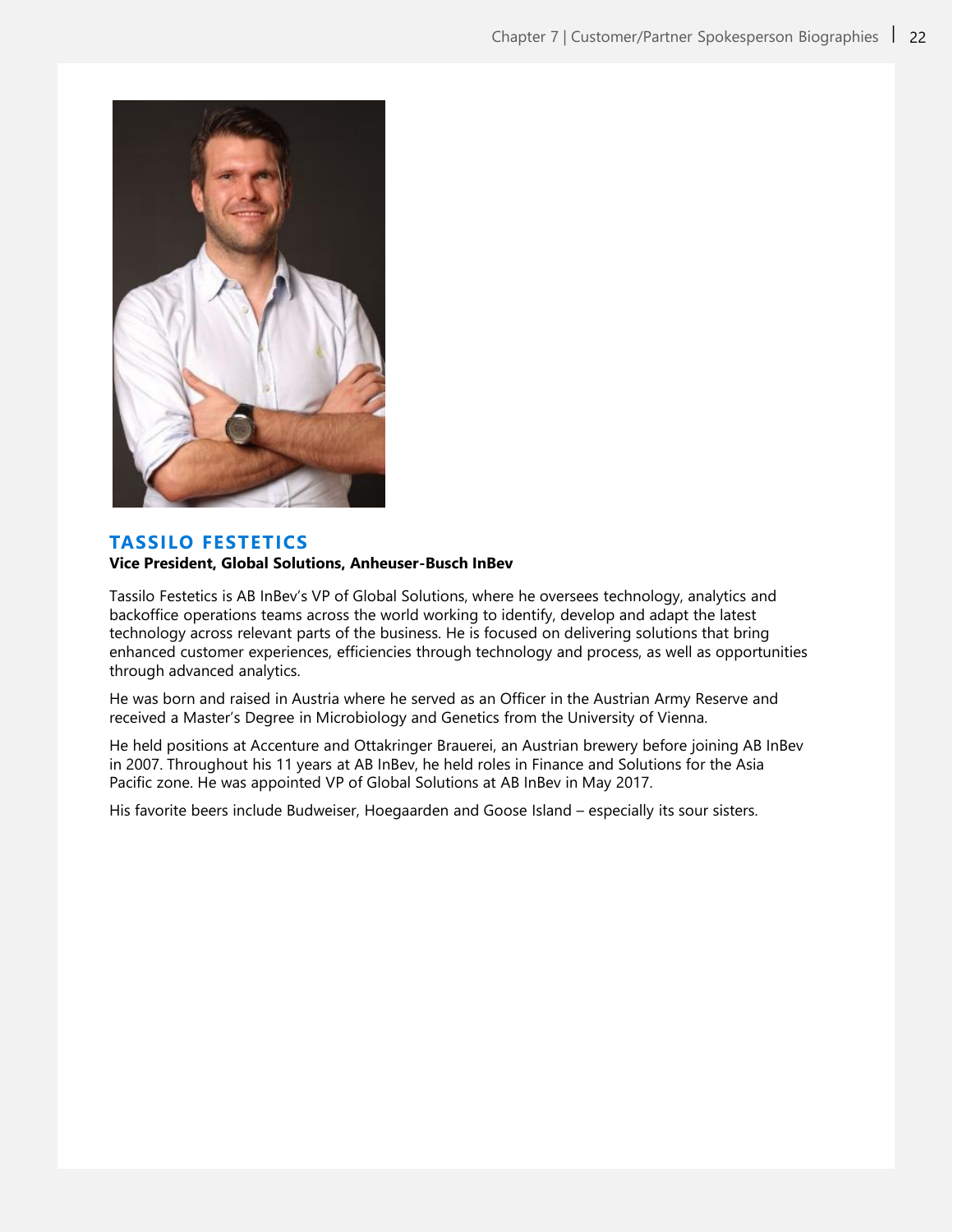

### **JACK BROWN SVP of Product & Software, Arccos Golf**

Jack has over 15 years of experience leading software product strategy at companies such as IDE, Vivox and Turbine (WB Games). Most recently as VP of Product at ShapeUp, he drove scaling the platform to more than 3M registered/100K monthly active users which ultimately led to the company's acquisition by Virgin Pulse. As SVP of Product & Software, Jack defines and evangelizes the product roadmap and leads the software team. He earned his BS and MS in aerospace engineering from Boston University/MIT, has contributed to 8 patents in the aerospace and software verticals, and believes strongly in usability, data, analytics and providing value to the user.

Newly addicted to the game of golf, Jack has already improved his handicap by 6 strokes since using Arccos!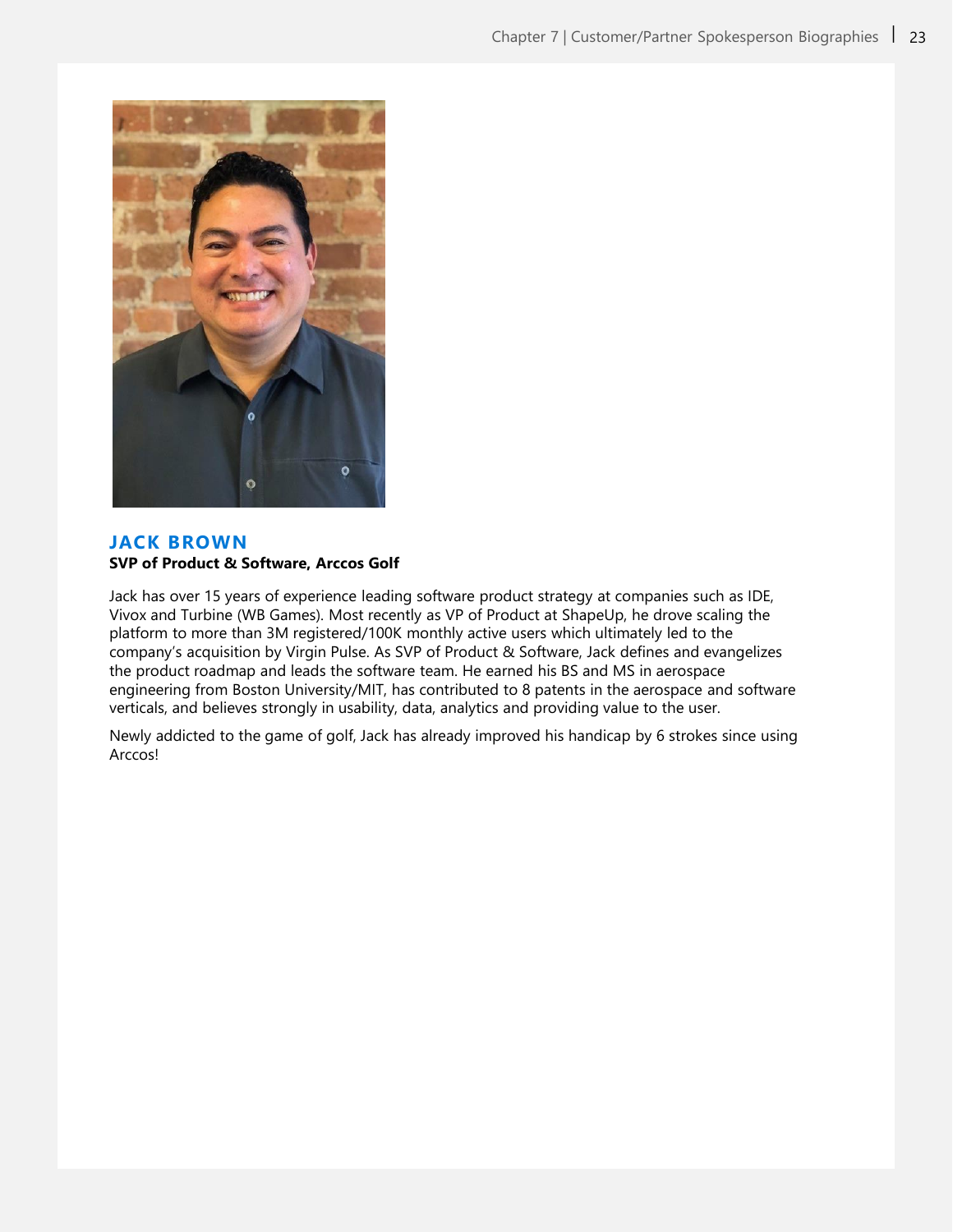

### **FIONA TAN SVP of Customer Technology, Walmart Labs**

Fiona Tan joined Walmart in 2014 and is currently the Senior Vice President of Customer Technology. She is responsible for innovation and engineering execution on all customer-facing technology across Walmart's physical and digital footprint. Her team leverages data and machine learning to drive marketing and advertising campaigns, oversees all personalization capabilities, and delivers the desktop and mobile customer experience for Walmart's eCommerce as well as the technology across point-of-sale systems, pharmacy, specialty departments, and associate productivity apps in Walmart stores. Their goal is to deliver a seamless shopping experience for our customers – while empowering our millions of associates with technology.

Previously, Fiona was Walmart's Vice President of Engineering, responsible for product roadmap and engineering capabilities for Walmart's international eCommerce businesses as well as the Sam's Club business in the U.S. In addition, her team drove technology strategy and operational excellence across Walmart Labs.

Prior to Walmart, Fiona served in a number of leadership roles at Ariba and TIBCO Software. At Ariba, she led a global engineering organization responsible for the strategy, lifecycle, and delivery of the Ariba Commerce Network. At TIBCO Software, she was responsible for a major product line as well as the management of their offshore development centers.

Fiona has a master's degree in Computer Science from Stanford and a bachelor's degree in Computer Science and Engineering from Massachusetts Institute of Technology (MIT).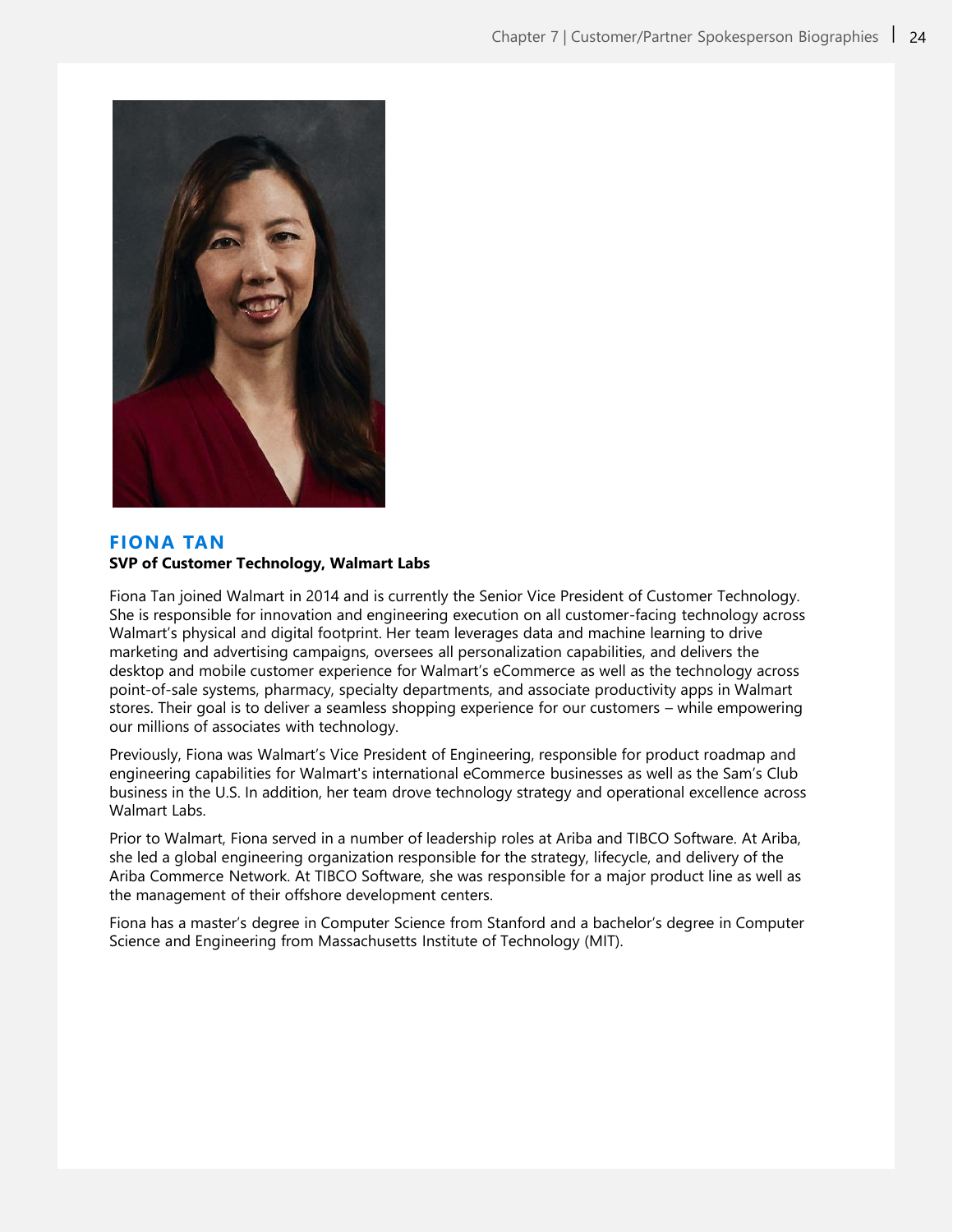

### **ERIC BOYD**

#### **Corporate Vice President, AI Platform Microsoft**

Eric Boyd leads the AI Platform organization in the Cloud + AI division. This organization is responsible for Azure ML, Cognitive Services, ONNX and frameworks, as well as internal platforms providing data, experimentation, and GPU cluster management to groups across Microsoft.

Eric has been at Microsoft since 2009 when he joined to create the Silicon Valley Search Ads team. Eric moved to Bellevue in 2011 to lead the Bing Ads Development team prior to taking on his current role in 2015.

Prior to Microsoft, Eric was the VP of Engineering at Mochi Media, an ads startup that was acquired by Shanda Games. Prior to Mochi Media, Eric was at Yahoo for 10 years; serving as VP of Platform Engineering prior to his departure.

Eric holds a Bachelor's Degree in Computer Science from MIT.

Other Interests – Eric is a Boston Red Sox fan and semi-retired professional blackjack player.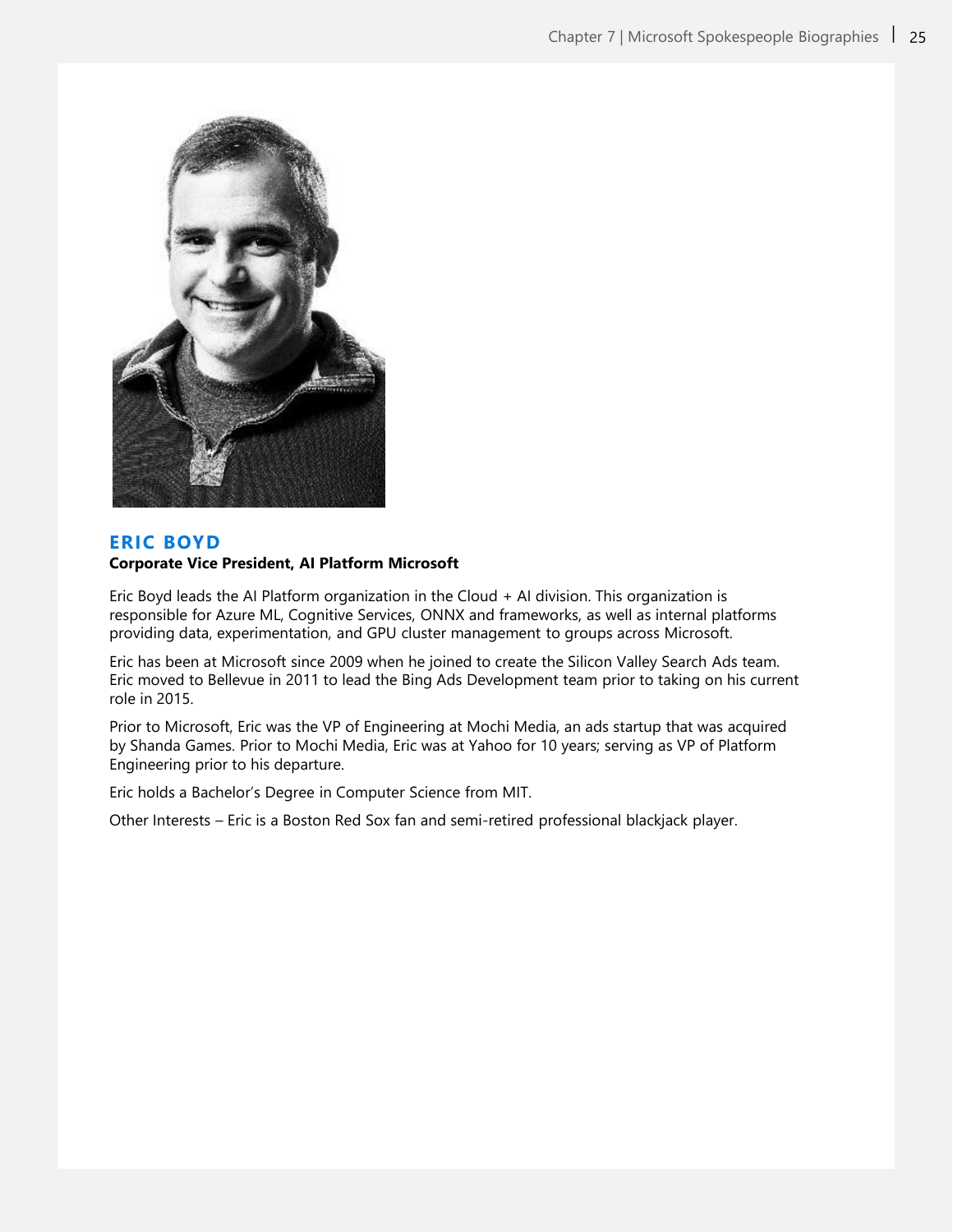

### **LILI CHENG Corporate Vice President Conversational AI**

Cheng is responsible for conversational AI technologies, including Microsoft Bot Framework and Azure Cognitive Service Language Understanding. She works with external partners around the world, ranging from start-ups to large-scale enterprises, to identify areas of collaboration, drive innovation and deliver solutions. In this capacity, she also manages Microsoft's relationship with the conversational AI developer community.

Within Microsoft, Cheng has diverse talent. She founded the Social Computing Group in Microsoft Research, and Future Social Experiences ("FUSE") Labs. She was the Director of User Experience for Microsoft Windows, and has innovated on technical infrastructure in the areas of real time data and search, including real-time ingestion of Facebook and Twitter firehose data on Microsoft Azure; desktop search which unified the Windows and Office search indexes for Windows; and core search Prior to joining Microsoft, Cheng worked in Apple Computer's Advanced Technology Group on the User Interface research team, where she focused on QuickTime Conferencing and QuickTime VR. Her first career was as an architect in Tokyo and Los Angeles for Nihon Sekkei, and Skidmore, Owings & Merrill on commercial urban design and large-scale building projects. She continues her expertise in architecture by designing online community and partnering with the top design schools around the world for programs such as the Microsoft Design Expo.

Cheng earned her bachelor's degree in architecture from Cornell University and her master's degree from New York University. She has taught classes in Social Software, Design, and Internet Culture at the Harvard Graduate School of Design and at New York University Tisch School of the Arts.

She serves as a board member for AI4All, which partners with top universities to educate future AI talent about AI for social good. She has been recognized by multiple organizations, including Time Magazine ("Future of AI"), Forbes ("Women@Forbes 2018"), Fast Company ("Most Creative People 2016"), New York University ("Tisch 50th Anniversary Creativity Award"), and has given numerous keynotes and interviews including: Wired, Forbes, O'Reilly Media, SXSW.

Other Interests – Cheng lives in the Seattle area, with her husband, and has three boys.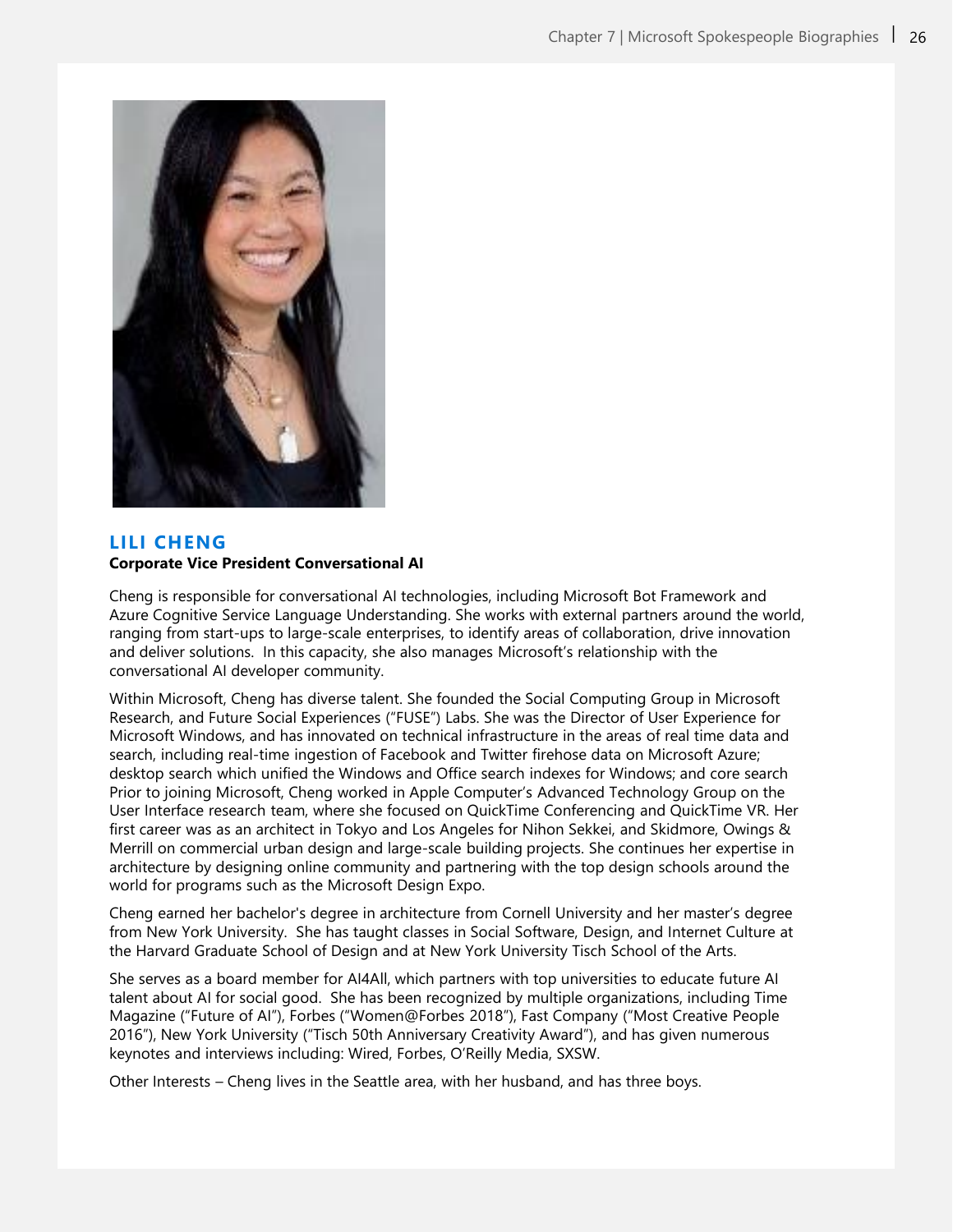

### **DAVE FORSTROM**

#### **Senior Director, Commercial Communications**

Dave leads Microsoft communications and analyst relations efforts for AI at Microsoft responsible for helping to extend the company's AI vision and ambition for this next big shift in computing across the world.

Focusing on executive counsel, Analyst relations, communications strategy and news disclosure, he has led teams across the company since 2008. He's led communications for Microsoft's mobile devices, where he oversaw product launch strategy and execution, executive counsel and customer and partner collaboration and fan engagement, amongst other things. He's also managed communications in Trustworthy Computing and Windows, including helping to architect the launch of Windows 10.

Prior to Microsoft, Dave was the co-owner of a national communications firm where he provided strategic counsel and directed the communications efforts of multiple clients in the tech industry. He has a BA in communication and public relations from Brigham Young University.

Other interests – Dave joins Eric Boyd in celebrating Red Sox victory, he's an avid runner and a big family man (father of 7 boys).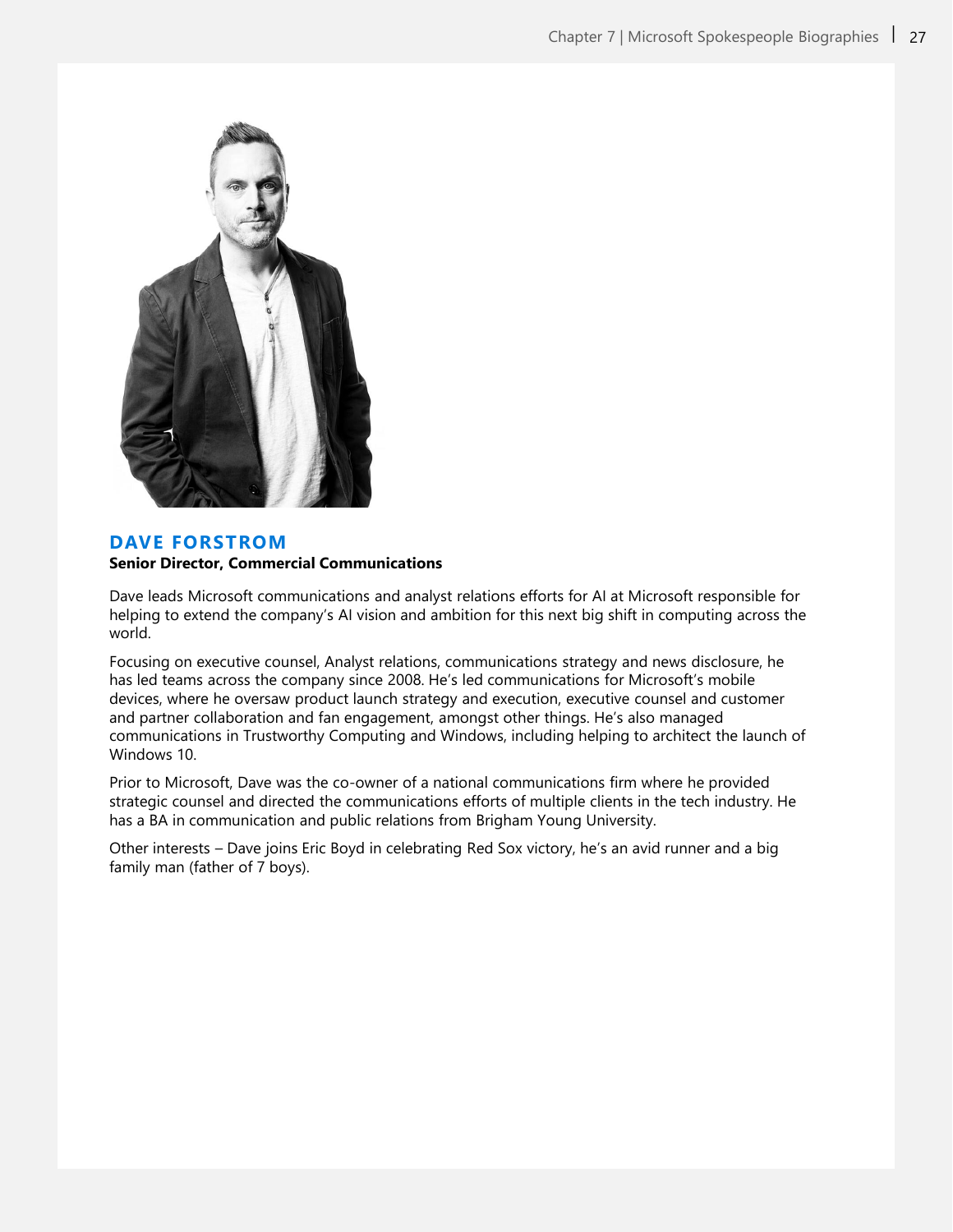

### **JULIA WHITE Corporate Vice President, Azure**

Julia leads the marketing team for Microsoft Azure, and is focused on how Microsoft presents its Applications, Infrastructure, Data and Intelligence capabilities to customers and partners. In addition to the primary focus on Azure, the team is also responsible for Microsoft's hybrid cloud assets; including SQL Server, Windows Server, Developer tools and management capabilities. Across this portfolio, Julia is responsible for the value proposition, global go to market strategy, and industry engagement. She also works in partnership with engineering leadership to chart the product roadmaps.

Julia joined Microsoft in 2001 as a product manager in the Enterprise Server team. In 2005, she moved to Microsoft's US sales organization to run channel marketing and sales incentives. In 2007, she returned to product leadership, taking on Exchange Server product marketing. Over the course of the next 8 years, she was instrumental in leading the product's evolution from an on-premises server technology to establishing Office 365 as the leader in cloud productivity services.

Julia has a bachelor's degree from Stanford University and a master's in business administration from Harvard Business School.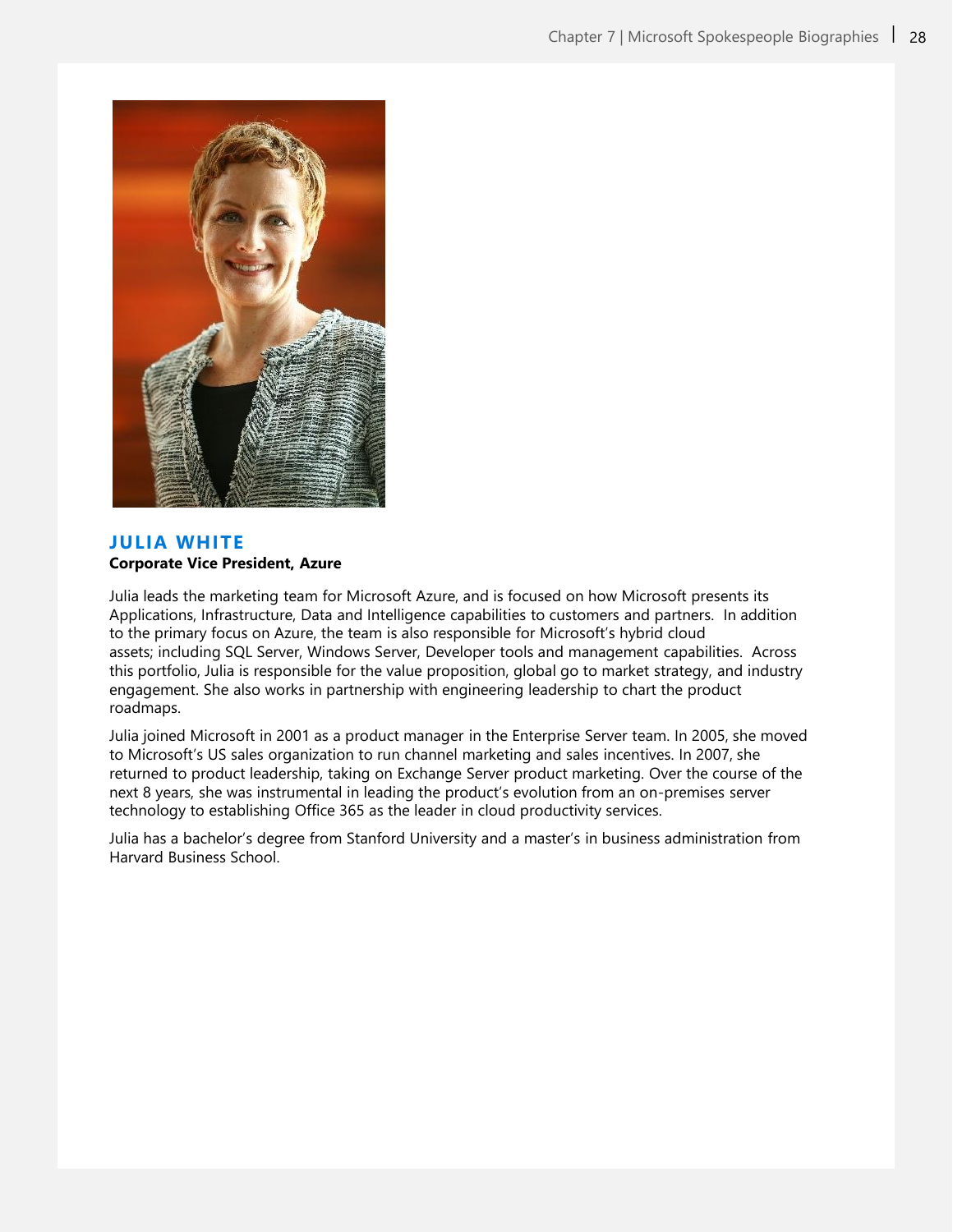

# **Press Resources CHAPTER 8**

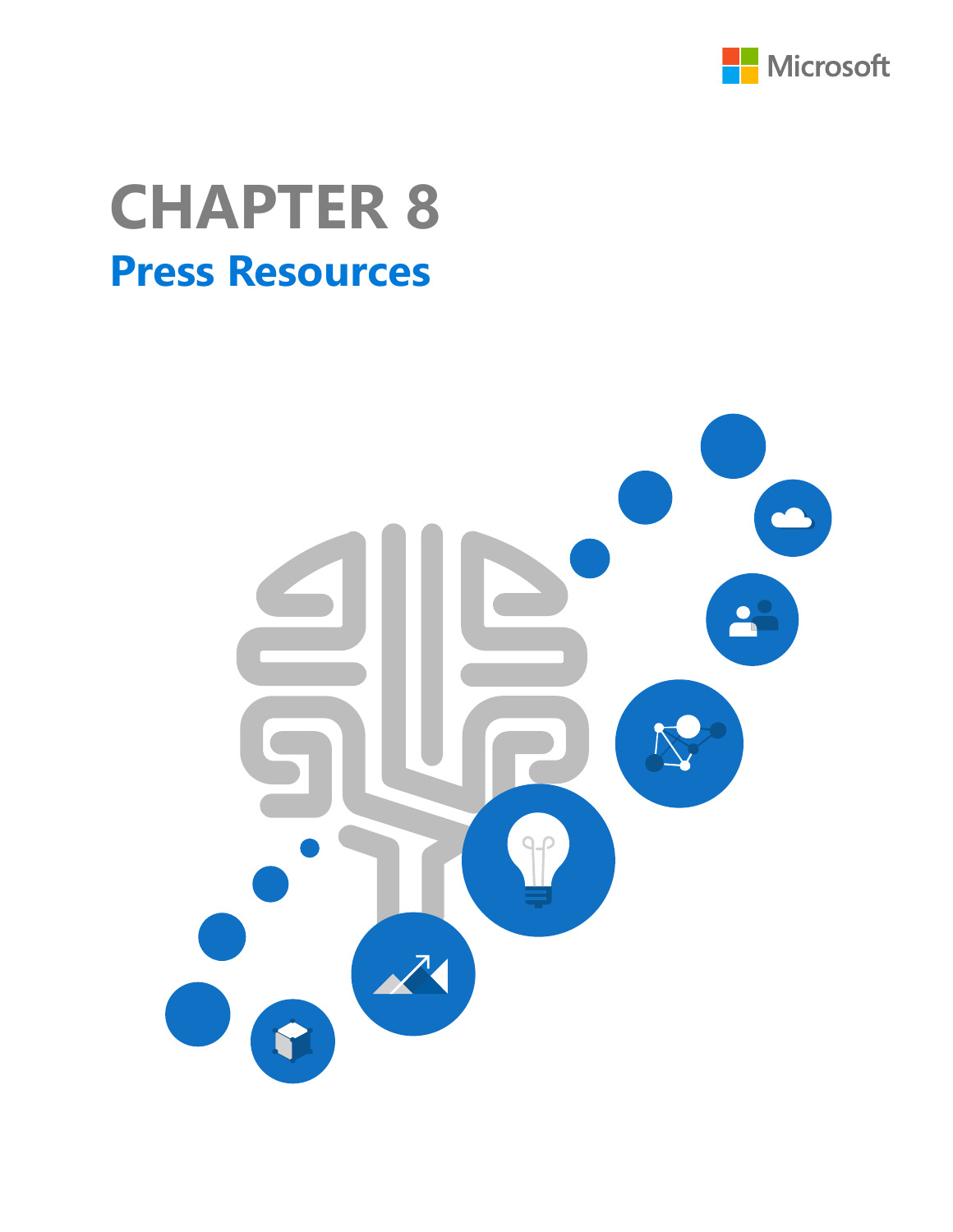## **Press Resources**

All materials will be live on **[the press Microsite a](https://news.microsoft.com/ai-in-business-2018)t 6:00 a.m. PST on Wednesday,**  Nov. 14th. Check back later in the day for event images, videos and additional creative assets.

Please join in on the conversation with us! (once the news embargo is lifted at 6 a.m. PT on Wednesday, November 14).

Please tag @Microsoft when posting on the following channels: **[Twitter,](https://twitter.com/microsoft) [Facebook](https://www.facebook.com/Microsoft/), [Instagram,](https://www.instagram.com/microsoft/) [LinkedIn](https://www.linkedin.com/authwall?trk=bf&trkInfo=AQHCbF5hHcMGwgAAAWb6UT0AgBuX3aE_euh6-dPRBMMJVmrue7WcYp-FPrVjazg1MsZm5EfQhopXffijwCCAPE64vSC1pPcRaupTtE-nW1K-f21Jst_eeAzVBN3EwRpEi19pr2s=&originalReferer=&sessionRedirect=https://www.linkedin.com/company/microsoft/), and [YouTube](https://www.youtube.com/Microsoft).**

**Please use our official hashtag #MicrosoftAI.**